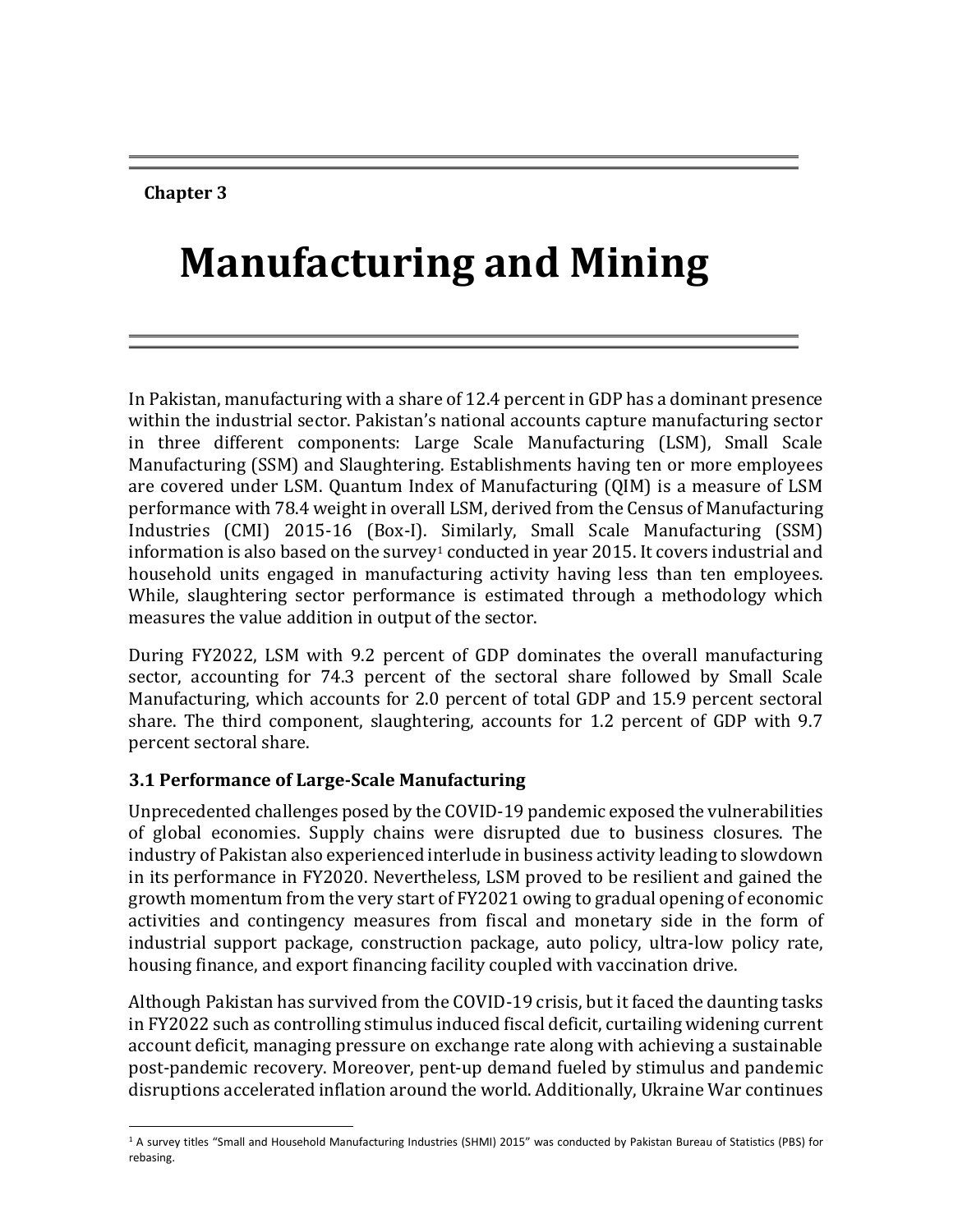#### Pakistan Economic Survey 2021-22

to stoke strong inflationary winds throughout the global economy resulting damage in the form of higher food and energy prices or new supply-chain disruptions. Thus, economic recovery from virus-induced economic recession would remain uncertain in the coming years because of uncertainty in pandemic resurgences as well as uncertain geopolitical tensions.

Nevertheless, well calibrated measures and continuous support along with surging global demand, easy credits, and partially subsidized energy supplies bode well in achieving higher growth of LSM in FY2022 (Fig-3.1).

During July-March FY2022, LSM staged the growth of 10.4 percent against 4.24 percent growth in the corresponding period last year. Production of 11 items under the Oil Companies Advisory Committee increased by 2.0 percent, 36 items under the Ministry of Industries and



Production surged by 10.3 percent, while 76 items reported by the Provincial Bureaus of Statistics increased by 12.1 percent. The expansion of LSM is also appeared to be broad based, with 17 out of 22 sectors of LSM witnessed a positive growth. Furniture, Wood Products, Automobile, Footballs, Tobacco, Iron & Steel Products, Machinery and Equipment, and Chemical Products remained the top performing sectors of LSM.



Since September 2020, the LSM has rebounded after months of a downturn. On year-onyear (Y-o-Y) basis, LSM grew by 26.6 percent in March FY2022 against 22.5 percent growth in the same month last year (Fig. 3.2). Initially the pace was slow till December 2021, but rebounded from January 2022 onwards. While, Month-on-Month (M-o-M)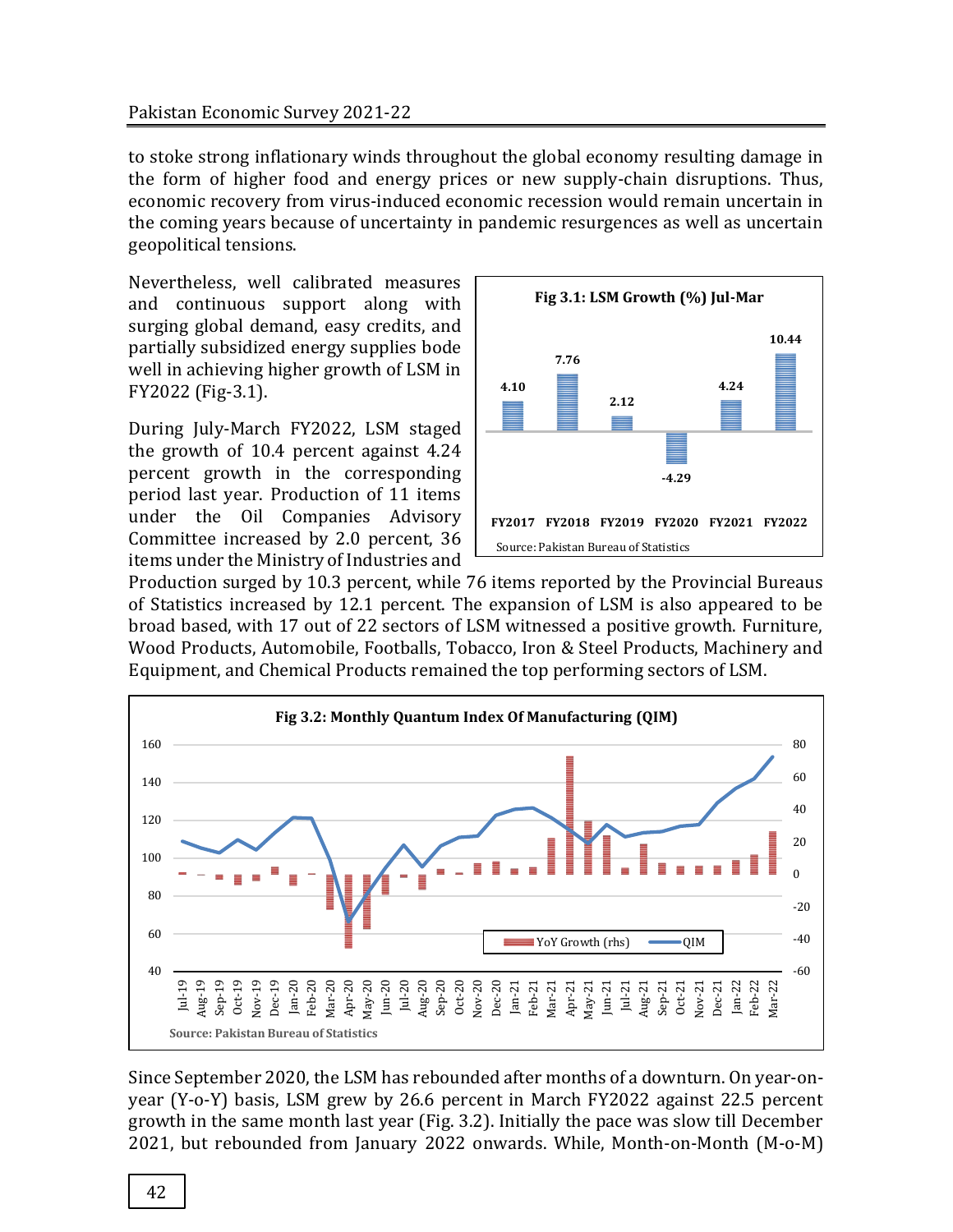basis, growth of LSM marked the growth of 8.2 percent in March 2022 as compared to 3.7 percent in February 2022.

#### **Box-I: Rebasing of Quantum Index of Large Scale Manufacturing Industries (from 2005-06 to 2015-16)**

**Rebasing of Large Scale Manufacturing Industries has been conducted with the following objectives:**

- To measure the structural changes in Large Scale Manufacturing Industries, new Census of Manufacturing Industries (CMI) is conducted on the base of 2015-16.
- Pakistan Standard Industrial Classification (PSIC) 2010, derived from UN International Standard Industrial Classification ISIC Rev-4, has been used to classify manufacturing activities.
- The current QIM is rebased on the basis of results of CMI 2015-16. Important changes can be gauged from the table below:

|                                      |                                 | QIM 2005-06 | QIM 2015-16  |                 |
|--------------------------------------|---------------------------------|-------------|--------------|-----------------|
| <b>Sources</b>                       | Weights $(\% )$<br>No. of Items |             | No. of Items | Weights $(\% )$ |
| Total                                | 112                             | 70.30       | 123          | 78.40           |
| Ministry of Industries & Production  | 36                              | 49.56       | 36           | 40.54           |
| Oil Companies Advisory Council       | 11                              | 5.41        |              | 6.66            |
| Provincial Bureaus of Statistics/PBS | 65                              | 15.37       | 76           | 31 17           |

#### **Coverage**

Previous censuses were conducted on the frame of Labour and Industries departments which had low coverage. To improve coverage, Business Register (BR) of PBS was utilized for the current census, which is based on different administrative sources like SECP, FBR, EOBI, PSX, Distribution companies of WAPDA, Provincial Labour and Industries departments, etc. which resulted to 390 percent increase in frame as understated below:

| <b>Number of Establishments</b>         | QIM 2005-06 | QIM 2015-16 |  |  |  |  |  |
|-----------------------------------------|-------------|-------------|--|--|--|--|--|
| Frame                                   | 8.680       | 42.578      |  |  |  |  |  |
| Respond                                 | 6.417       | 23.712      |  |  |  |  |  |
| Maior Groups                            |             | 23          |  |  |  |  |  |
| Source: - Pakistan Bureau of Statistics |             |             |  |  |  |  |  |

## **3.2 Group Wise Analysis of LSM**

Group-wise growth of LSM during the period of July-March FY2022 is given in Table 3.1.

|                | Table 3.1: Group wise growth of LSM |         |                    |         |  |  |
|----------------|-------------------------------------|---------|--------------------|---------|--|--|
|                |                                     |         | % Change (Jul-Mar) |         |  |  |
| S#             | Groups                              | Weights | 2020-21            | 2021-22 |  |  |
|                | Food                                | 10.69   | 27.1               | 11.7    |  |  |
| 2              | <b>Beverages</b>                    | 3.84    | 0.2                | 0.7     |  |  |
| 3              | Tobacco                             | 2.07    | 17.8               | 16.7    |  |  |
| $\overline{4}$ | Textile                             | 18.16   | 8.0                | 3.2     |  |  |
| 5              | <b>Wearing Apparel</b>              | 6.08    | $-35.6$            | 34.0    |  |  |
| 6              | <b>Leather Products</b>             | 1.23    | $-37.8$            | 1.5     |  |  |
| 7              | <b>Wood Products</b>                | 0.18    | $-46.2$            | 157.5   |  |  |
| 8              | Paper & Board                       | 1.63    | $-0.6$             | 8.5     |  |  |
| 9              | Coke & Petroleum Products           | 6.66    | 12.3               | 2.0     |  |  |
| 10             | Chemicals                           | 6.48    | 9.0                | 7.8     |  |  |
|                | <b>Chemicals Products</b>           | 2.55    | 14.5               | 15.2    |  |  |
|                | Fertilizers                         | 3.93    | 5.9                | 3.3     |  |  |
| 11             | Pharmaceuticals                     | 5.15    | 10.5               | $-0.4$  |  |  |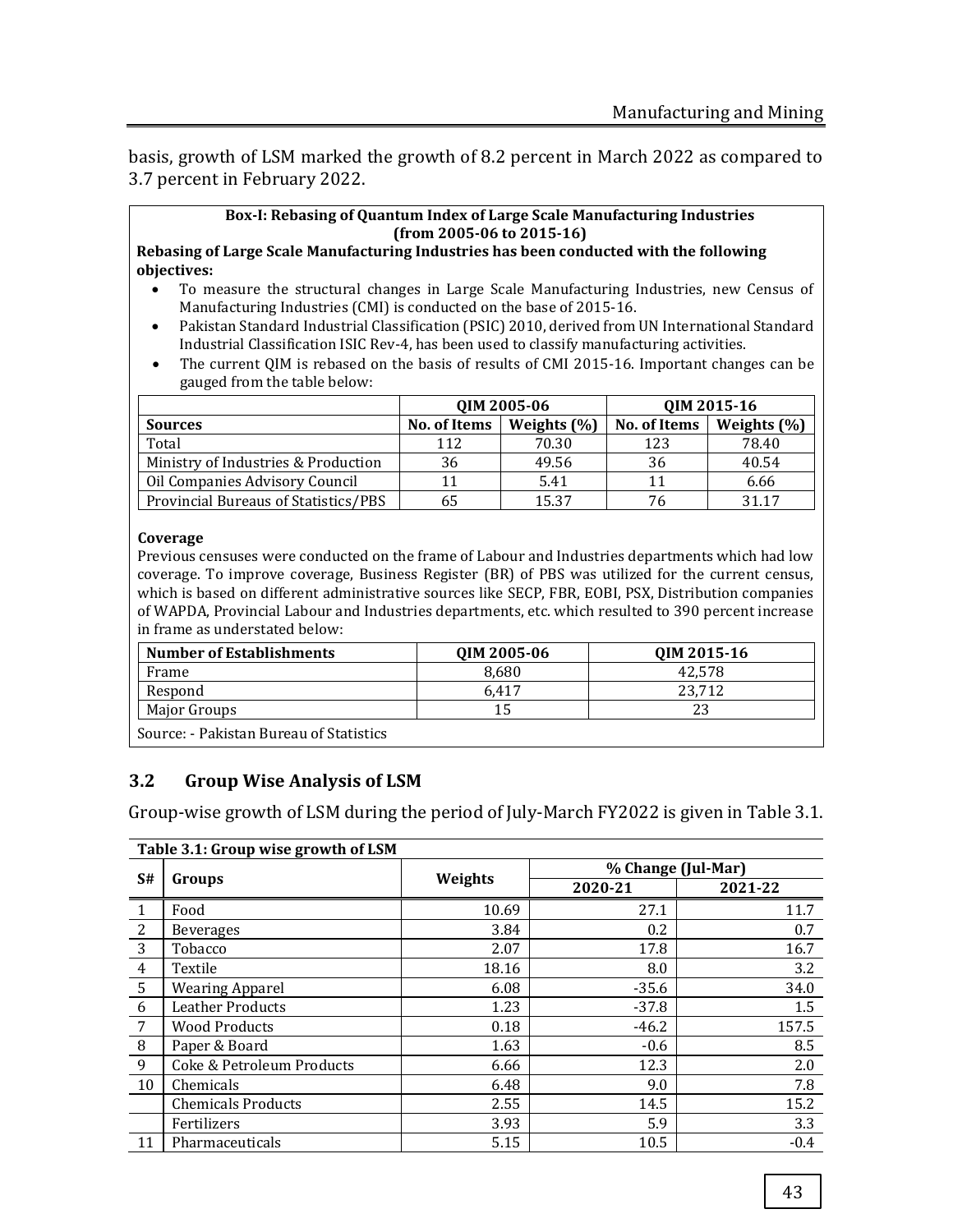|                 | Table 3.1: Group wise growth of LSM   |         |         |                    |  |  |  |
|-----------------|---------------------------------------|---------|---------|--------------------|--|--|--|
|                 | Groups                                | Weights |         | % Change (Jul-Mar) |  |  |  |
| S#              |                                       |         | 2020-21 | 2021-22            |  |  |  |
| $\overline{12}$ | <b>Rubber Products</b>                | 0.24    | $-13.1$ | $-20.6$            |  |  |  |
| 13              | Non-Metallic Mineral Products         | 5.01    | 18.5    | 1.1                |  |  |  |
| 14              | Iron & Steel Products                 | 3.45    | $-8.6$  | 16.5               |  |  |  |
| 15              | <b>Fabricated Metal</b>               | 0.42    | $-0.7$  | $-7.2$             |  |  |  |
| 16              | Computer, electronics and             | 0.03    | $-38.6$ | 1.0                |  |  |  |
|                 | Optical products                      |         |         |                    |  |  |  |
| 17              | <b>Electrical Equipment</b>           | 2.05    | $-17.1$ | $-1.1$             |  |  |  |
| 18              | Machinery and Equipment               | 0.39    | 50.8    | 8.9                |  |  |  |
| 19              | Automobiles                           | 3.10    | 21.6    | 54.1               |  |  |  |
| 20              | Other transport Equipment             | 0.69    | 19.2    | $-10.2$            |  |  |  |
| 21              | Furniture                             | 0.51    | 71.7    | 301.8              |  |  |  |
| 22              | Other Manufacturing (Football)        | 0.32    | $-29.8$ | 37.8               |  |  |  |
|                 | Source: Pakistan Bureau of Statistics |         |         |                    |  |  |  |

Textile sector weight has been reduced from 20.9 to 18.16 in QIM 2015-16 but still the highest among all sectors of LSM. The sector grew by 3.2 percent during July-March FY2022 as compared to 8.0 percent in the same period last year. Major growth originated from woolen segment production with highest surge of 38.9 percent in blankets, 27.9 percent growth in woolen & carpet yarn, and 19.1 percent in woolen & worsted cloth. Production of yarn and cloth showed marginal growth of 0.7 and 0.3 percent, respectively. Congruent production units, invariant capacity and elevated cotton prices owing to demand and supply gap disruptions have moderated the growth momentum of the cotton sector. Depreciation of rupee restrained the production of jute, as most of the raw material is imported from Bangladesh. However, surge in imports of textile machinery2, rising demand for concessionary financing<sup>3</sup> from textile firms and high exports<sup>4</sup> of this sector showing a sizeable improvement in the textile sector.

Wearing apparel has been separated from textile sector with 6.08 weight in QIM showing the growth of 34 percent against the contraction of 35.6 percent. The sector has gained traction local as well as in international market as garments production grew at 34.0 percent during the period. The export of garments also escalated with 33.9 percent growth in terms of quantity during July-March FY2022.

Food group having second highest weight of 10.69 in QIM witnessed the growth of 11.7 percent during the period under review against 27.1 percent same period last year. Sugar, bakery and chocolate & sugar confectionary, tea blended, and starch came up with significant growth of 38.1, 11.9 and 10.6 percent respectively. Historic bumper crop of sugar cane and better international prices pushed up the production level of sugar in Pakistan. Production of cooking oil increased by 10.8 percent, while vegetable ghee down by 2.5 percent. Surging prices of palm oil and soyabean in international market

 $\overline{\phantom{a}}$ 

<sup>&</sup>lt;sup>2</sup> As per PBS, textile machinery imports reached to US\$ 621.7 million from US\$ 377.5 million showing an increase of 64.7 percent during Jul-Mar FY2022.

<sup>3</sup> According to SBP, out of 202.9 billion of total financing of LTFF/TERF under fixed financing 94.6 billion has been borrowed by textile sector (i.e., 46.6 percent of total financing to private sector business).

<sup>4</sup> According to PBS, exports of textile group increased by 25.4 from 11.4 billion to 14.2 billion during Jul-Mar FY2022.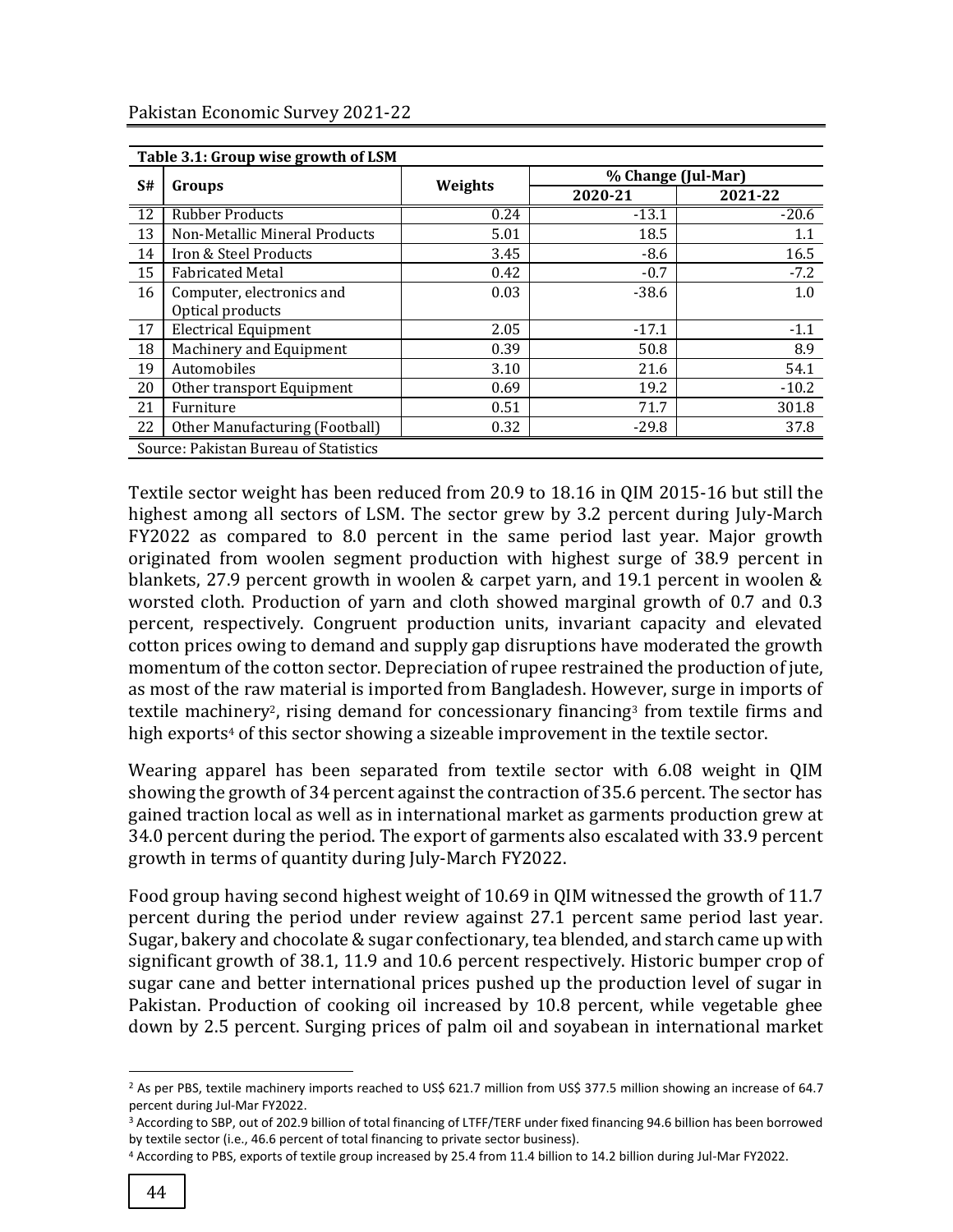accompanied with the depreciating Pakistani currency against the dollar were the major factors responsible for lower level of production. Production of wheat & rice milling stood negative at 2.6 percent during the period under review.

Coke and Petroleum products marginally grew by 2.0 percent in July-March FY2022 against 12.3 percent same period last year. High global energy prices depressed the overall growth momentum. However, pickup in economic activities especially automobile and resultant increase in transportation activities and oil sales (which showed an increase of 14.9 percent during July-March FY2022 and clocked at 16.3 million tonnes) partially offset the impact of high fuel prices. Besides, production of jute batching oil, jet fuel oil, kerosene oil, diesel and Solvant Naptha remained encouraging as demand spurred from transportation.

Automobile sector marked a vigorous growth of 54.1 percent during July-March FY2022 against 21.6 percent growth last year. New Auto Policy, to promote new technologies including Electric Vehicles (EVs) and Hybrid, and accommodative monetary policy to promote auto financing paved the way to grew automobiles production. Besides, tax incentives to promote locally manufactured cars also pent-up the demand as well as the production of the given sector such as locally manufactured hybrid sales tax reduced from 12.5 percent to 8 percent and FED reduced by 2.5 percent upto 1300cc for locally manufactured cars. Moreover, during July-March FY2022 car production and sale increased by 56.7 and 53.8 percent, respectively. Trucks & Buses production and sale increased by 66.0 and 54.0 percent and tractor production and sale increased by 13.5 and 12.1 percent, respectively. Though the relief measures in form of waiving of taxes pushed up the sector, in the meanwhile reduced the revenues of national exchequer and built the pressure on imports besides creating uncertainty in market sentiments.

Iron & Steel production jumped by 16.5 percent during the period under review against the contraction of 8.6 percent in the same period last year. Billets/Ingots, mainly used in construction industry, grew by 32.8 and H/C.R.Sheets/Strips/Coils/plates increased by 7.9 percent. Both reflect the growth momentum in automobile and construction-allied sectors. Non-metallic Mineral Products inched up 1.1 percent as compared to 18.5 percent increase last year.

Chemicals is subdivided into two components i.e., chemical products and fertilizers with the total weight of 6.48 in QIM. The chemical products showed the growth of 15.2 percent against 14.5 percent same period last year. Sulphuric acid, hydrochloric acid, soda ash, and toilet soaps remained the major contributors to overall growth of chemicals. On the other hand, Fertilizers production showed a meager growth of 3.3 percent as compared to 5.9 percent growth during last year.

Pharmaceuticals growth witnessed a dip of 0.4 percent during July-March FY2022, against the growth 10.5 percent last year, triggered by hefty decline observed in capsules, injections, tablets and galenicals. Electrical equipment declined by 1.1 percent against the hefty shrink of 17.1 percent.

Paper and Board production increased by 8.5 percent during July-March FY2022 as compared to dip of 0.6 percent last year. Rubber Products nosedived by 20.6 percent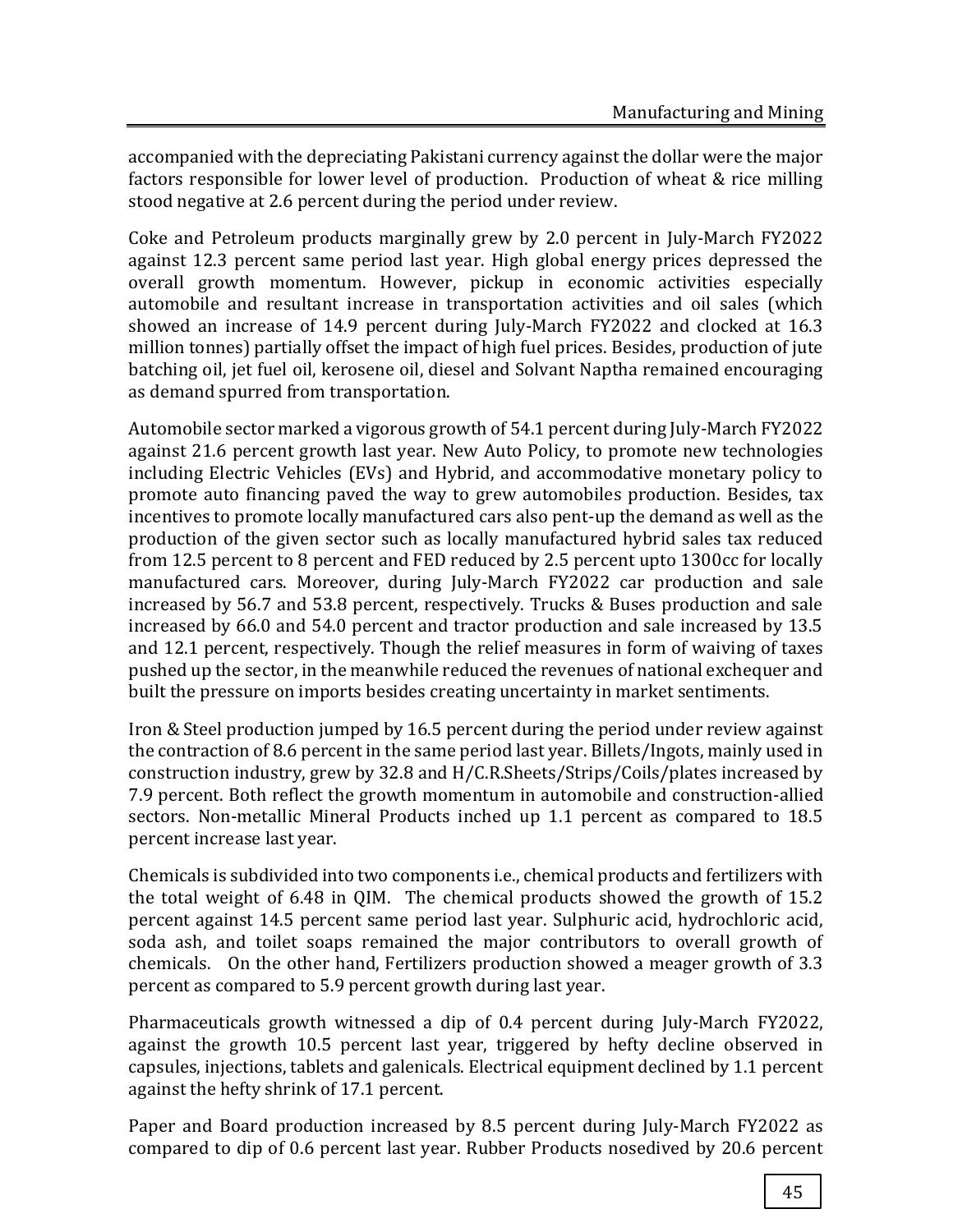during July-March FY2022 as compared to 13.1 percent growth in the same period last year. Wood Products jumped by 157.5 percent as compared to contraction of 46.2 percent last year. Production of Plywood remained the sole contributor to overall pick up in the output of wood. Furniture production drastically increased by 301.8 against 71.7 percent in the same period last year.

Other manufacturing, particularly footballs production substantially increased by 37.8 percent as compared to 29.8 decline in the corresponding period last year. The sector picked up the growth by pent-up demand in international market and marked a growth of 40.3 percent in exports.

| Table-3.2: Production of selected industrial items of Large-Scale Manufacturing |                     |                        |         |            |                   |          |              |  |         |
|---------------------------------------------------------------------------------|---------------------|------------------------|---------|------------|-------------------|----------|--------------|--|---------|
| S#                                                                              | <b>Items</b>        | Unit                   | Weights |            | <b>July-March</b> |          | % Change     |  | % Point |
|                                                                                 |                     |                        |         | 2020-21    | 2021-22           |          | Contribution |  |         |
| $\mathbf{1}$                                                                    | Deepfreezers        | (Nos.)                 | 0.167   | 68,947     | 84,205            | 22.13    | 0.04         |  |         |
| 2                                                                               | Jeeps and Cars      | (Nos.)                 | 2.715   | 114,617    | 177,757           | 55.09    | 1.41         |  |         |
| 3                                                                               | Refrigerators       | (Nos.)                 | 0.246   | 928,170    | 1,024,335         | 10.36    | 0.02         |  |         |
| $\overline{4}$                                                                  | Upper leather       | (000 sq.m.)            | 0.398   | 13,324     | 10,966            | $-17.70$ | $-0.06$      |  |         |
| 5                                                                               | Cement              | $(000 \text{ tonnes})$ | 4.650   | 37,619     | 36,543            | $-2.86$  | $-0.21$      |  |         |
| 6                                                                               | Liquids/syrups      | $(000$ Litres)         | 1.617   | 86,212     | 144.638           | 67.77    | 1.30         |  |         |
| 7                                                                               | Phos. fertilizers   | (N tonnes)             | 0.501   | 545,612    | 601,184           | 10.19    | 0.06         |  |         |
| 8                                                                               | <b>Tablets</b>      | $(000$ Nos.)           | 2.725   | 20,380,940 | 14,695,108        | $-27.90$ | $-0.85$      |  |         |
| 9                                                                               | Cooking oil         | (tonnes)               | 1.476   | 334,107    | 370,181           | 10.80    | 0.21         |  |         |
| 10                                                                              | Nit. fertilizers    | (N tonnes)             | 3.429   | 2,450,066  | 2,505,757         | 2.27     | 0.09         |  |         |
| 11                                                                              | Cotton cloth        | (000 sq.m.)            | 7.294   | 786,042    | 788,285           | 0.29     | 0.02         |  |         |
| 12                                                                              | Vegetable ghee      | (tonnes)               | 1.375   | 1,087,827  | 1,060,111         | $-2.55$  | $-0.05$      |  |         |
| 13                                                                              | Cotton yarn         | (tonnes)               | 8.882   | 2,577,675  | 2,594,690         | 0.66     | 0.07         |  |         |
| 14                                                                              | Sugar               | (tonnes)               | 3.427   | 5,618,976  | 7,759,825         | 38.10    | 2.13         |  |         |
| 15                                                                              | Tea blended         | (tonnes)               | 0.485   | 100,566    | 112,544           | 11.91    | 0.06         |  |         |
| 16                                                                              | Petroleum Products* | $(000$ Litres)         | 6.658   |            |                   | 2.10     | 0.01         |  |         |
| 17                                                                              | Cigarettes          | (million No)           | 2.072   | 39,473     | 46,070            | 16.71    | 0.38         |  |         |

Selected items of Large-Scale Manufacturing are given in Table 3.2.

\*Due to different weights within Petroleum products, total output cannot be calculated.

Source: Pakistan Bureau of Statistics (PBS)

# **3.3 Textile Industry**

Textile is the most important manufacturing sector of Pakistan and has the longest production chain, with inherent potential for value addition at each stage of processing, from cotton to ginning, spinning, fabric, dyeing and finishing, made-ups and garments. This sector contributes nearly one-fourth of industrial value-added and provides employment to about 40 percent of industrial labor force. Barring seasonal and cyclical fluctuations, textiles products have maintained an average share of about 61.24 percent in national exports. The export performance of textile sector during the period under review is given in Table 3.3.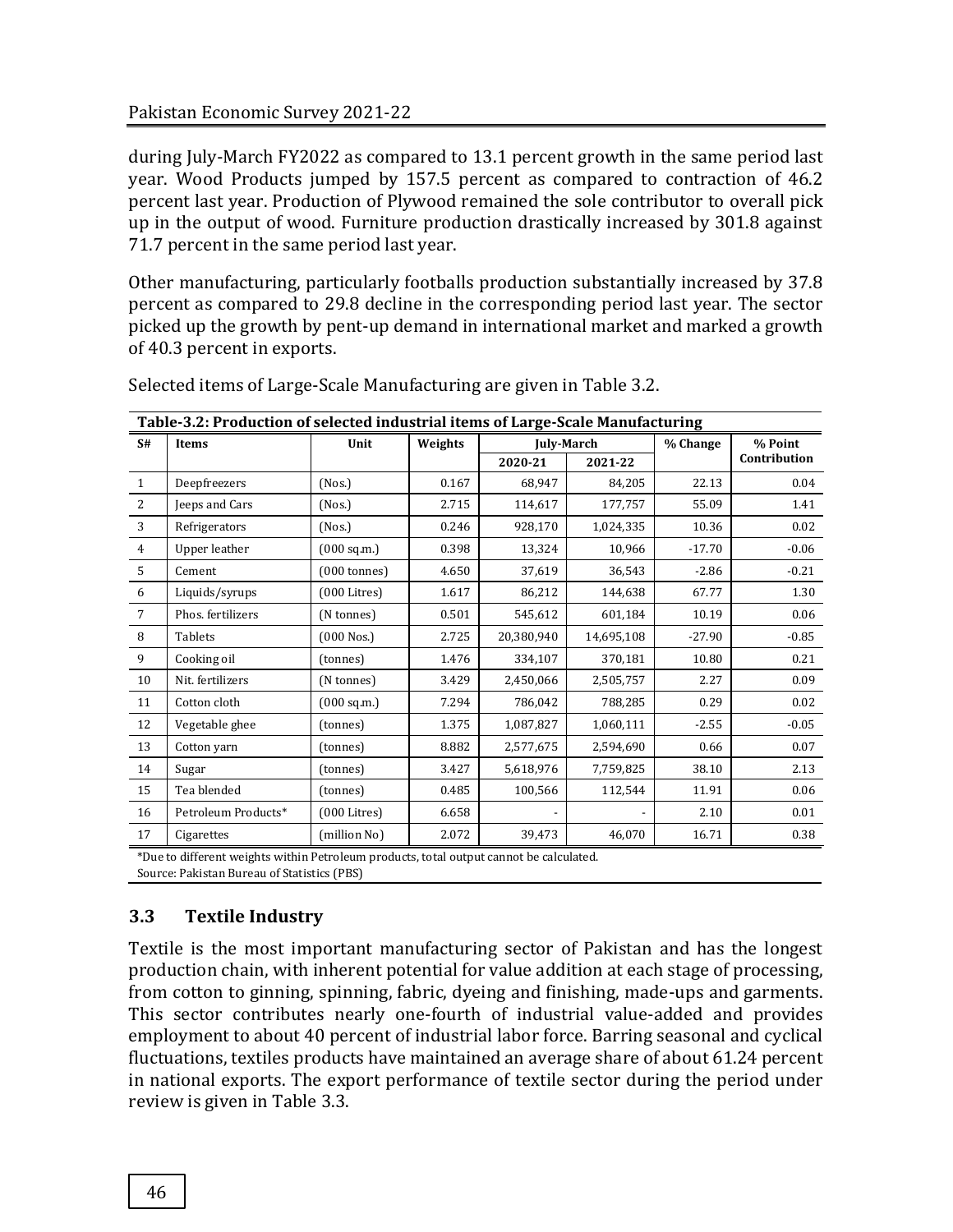| <b>Table 3.3: Export of Pakistan Textiles</b><br>(US\$ millions) |           |           |           |           |           |                      |
|------------------------------------------------------------------|-----------|-----------|-----------|-----------|-----------|----------------------|
|                                                                  | 2016-17   | 2017-18   | 2018-19   | 2019-20   | 2020-21   | 2021-22<br>(Jul-Mar) |
| Cotton & Cotton Textiles                                         | 12205     | 13220     | 13031     | 12211.703 | 15028.852 | 13890.824            |
| <b>Synthetic Textiles</b>                                        | 187.587   | 309.681   | 297.809   | 314.768   | 370.421   | 343.591              |
| <b>Sub-Total Textiles</b>                                        | 12392.587 | 13529.681 | 13328.807 | 12526.471 | 15400.077 | 14234.415            |
| Wool & Woolen Textiles                                           | 78.506    | 75.852    | 67.265    | 54.211    | 74.201    | 60.993               |
| <b>Total Textiles</b>                                            | 12529.002 | 13605.902 | 13396.140 | 12580.682 | 15474.278 | 14295.408            |
| Pakistan's Total Exports                                         | 20477.692 | 23221.968 | 22979.325 | 21393.860 | 25304.441 | 23354.901            |
| Textile as %age of Export                                        | 61.35%    | 58.59%    | 58.30%    | 58.81%    | 61.15%    | 61.24%               |
| Source: Textile Commissioner's Organization                      |           |           |           |           |           |                      |

## **3.3.1 Ancillary Textile Industry**

The ancillary textile industry includes cotton spinning, cotton cloth, cotton yarn, cotton fabric, fabric processing, home textiles, towels, hosiery, knitwear and readymade garments. These components are being produced both in the large-scale organized sector as well as in the unorganized cottage / small and medium units. The performance of these various ancillary textile industries is illustrated as under:

## **i. Cotton Spinning Sector**

The spinning sector is the backbone in the ranking of textile production. At present, as per record of Textiles Commissioner's Organization (TCO), it comprises of 517 textile units (40 composite units and 477 spinning units) with 13.414 million spindles and 198,801 rotors installed and 11.338 million spindles and 126,583 rotors in operation with capacity utilization of 84.55 percent and 63.67 percent, respectively.

## **ii. Cloth Sector**

This sector is producing comparatively low value-added grey cloth of mostly inferior quality. Problems of the power loom sector evolve mainly around poor technology and scarcity of quality yarn. Production of cotton cloth by mill sector has slightly increased by 0.29 percent, while non-mills performance remained subdued and recorded negative growth of 0.01 percent during July-March FY2022. However, the exports in term of quantity and value both increased by around 9 percent and 26.5 percent, respectively.

| Table 3.4: Production and Export of Clothing Sector |                                        |           |          |  |  |  |
|-----------------------------------------------------|----------------------------------------|-----------|----------|--|--|--|
| Production                                          | <b>July-March</b><br><b>July-March</b> |           | % Change |  |  |  |
|                                                     | 2021-22                                | 2020-21   |          |  |  |  |
| Mill Sector (000. Sq. Mtrs.)                        | 788,285                                | 786,042   | 0.29     |  |  |  |
| Non Mill Sector (000. Sq. Mtrs.)                    | 6,103,340                              | 6,103,958 | $-0.01$  |  |  |  |
| <b>Total</b>                                        | 6,891,625                              | 6,890,000 | 0.02     |  |  |  |
| <b>Cotton Cloth Exports</b>                         |                                        |           |          |  |  |  |
| Quantity (M.SqMtr.)                                 | 342.700                                | 314.562   | 8.95     |  |  |  |
| Value (M.US\$)                                      | 1795.457                               | 1419.181  | 26.51    |  |  |  |
| Source: Textile Commissioner's Organization         |                                        |           |          |  |  |  |

## **iii. Textile Made-Up Sector**

Being value added segment of textile industry made-up sector comprises different subgroups namely towels, tents & canvas, cotton bags, bed-wear, hosiery, knitwear &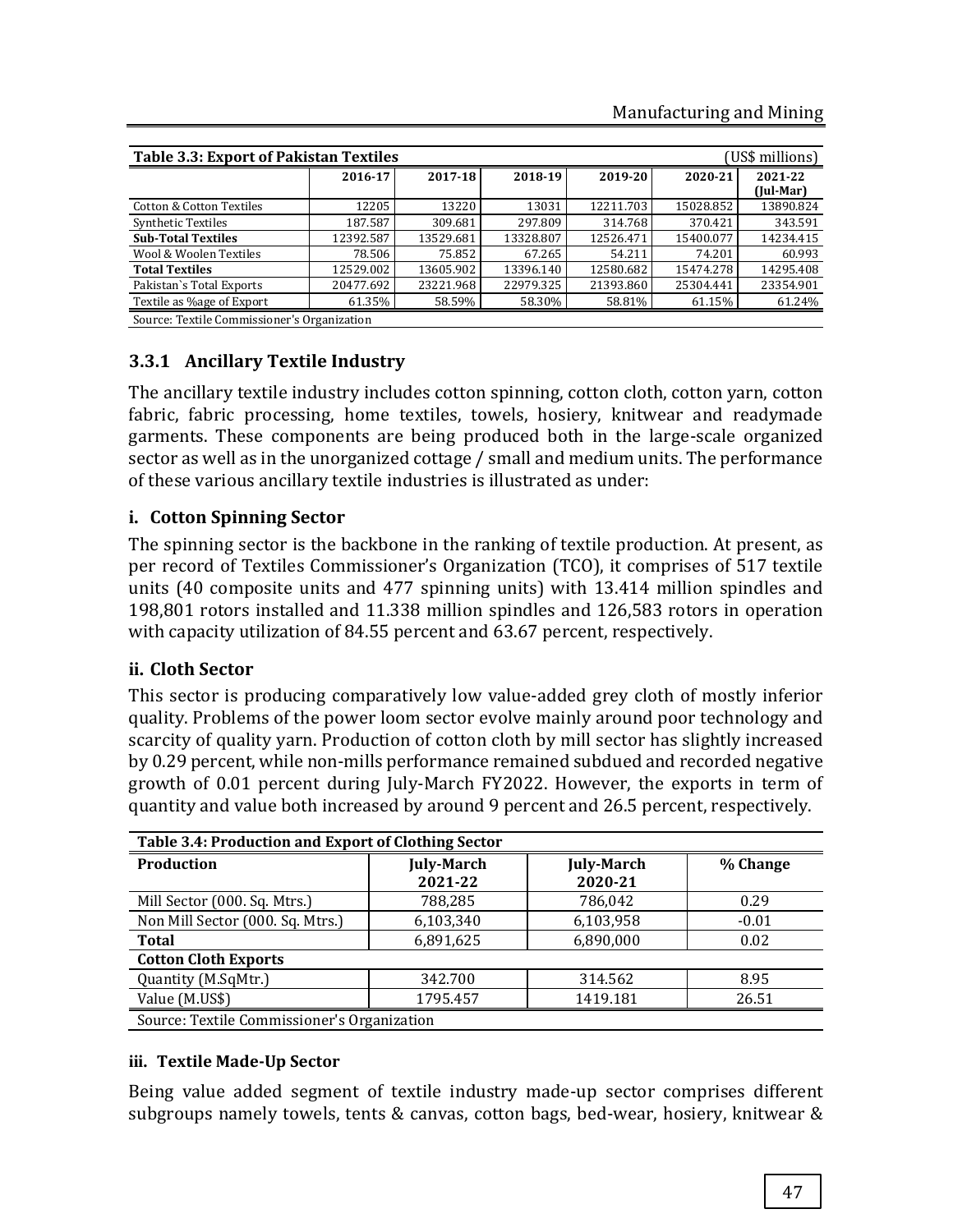| readymade garments including fashion apparels. Export performance of made-up sector |
|-------------------------------------------------------------------------------------|
| during the period July-March FY2022 is presented in Table 3.5.                      |

| Table 3.5: Export of Textile Made-Ups       |                      |                      |          |  |  |  |
|---------------------------------------------|----------------------|----------------------|----------|--|--|--|
|                                             | (July-March) 2021-22 | (July-March) 2020-21 | % Change |  |  |  |
| <b>Hosiery Knitwear</b>                     |                      |                      |          |  |  |  |
| Quantity (M.Doz)                            | 120.946              | 127.104              | $-4.84$  |  |  |  |
| Value (M.US\$)                              | 3729.683             | 2780.896             | 34.12    |  |  |  |
| <b>Readymade Garments</b>                   |                      |                      |          |  |  |  |
| Quantity (M.Doz)                            | 37.293               | 27.845               | 33.93    |  |  |  |
| Value (M.US\$)                              | 2863.570             | 2268.389             | 26.24    |  |  |  |
| <b>Towels</b>                               |                      |                      |          |  |  |  |
| Quantity (M Kgs)                            | 167.009              | 158.914              | 5.09     |  |  |  |
| Value (M.US\$)                              | 819.589              | 692.110              | 18.42    |  |  |  |
| <b>Tents/Canvas</b>                         |                      |                      |          |  |  |  |
| Quantity (M Kgs)                            | 29.281               | 32.908               | $-11.02$ |  |  |  |
| Value (M.US\$)                              | 82.144               | 89.160               | -7.87    |  |  |  |
| <b>Bed Wears</b>                            |                      |                      |          |  |  |  |
| Quantity (000 MT)                           | 394.996              | 343.436              | 15.01    |  |  |  |
| Value (M.US\$)                              | 2448.859             | 2052.259             | 19.33    |  |  |  |
| <b>Other Made up</b>                        |                      |                      |          |  |  |  |
| Value (M.US\$)                              | 60.993               | 54.324               | 12.28    |  |  |  |
| Source: Textile Commissioner's Organization |                      |                      |          |  |  |  |

# **iv. Hosiery Industry**

There is greater reliance on the development of this industry as there is substantial value addition in the form of knitwear. The industry provides directly and indirectly sustenance to well over a million people. Knitwear exports consists of knitted and processed fabrics knitted garments; knitted bed sheets, socks etc. and has the largest share, i.e., 16.55 percent of the nation's textile exports. The export of knitwear showed contraction of 4.8 percent in quantity terms, while it increased by 34.1 percent in terms of value during the period under review.

# **v. Readymade Garment Industry**

Readymade garment industry has emerged as one of the important small-scale industries in Pakistan and is a good source of providing employment opportunities to many people at a very low capital investment. Owing to huge potential and demand, its exports show a massive growth of 33.9 percent in quantity and 26.2 percent in value from 27.8 million dozen to 37.3 million dozen worth US\$ 2,863.57 million during July-March FY2022 as compared to US\$ 2,268.38 million during July-March FY2021.

## **vi. Towel Industry**

The existing towels manufacturing factories are upgraded to produce higher value towels. This industry is dominantly export-based and its growth depends on export outlets. Exports in this sector stood at US\$ 819.6 million against US\$ 692.1 million during July-March FY2022, thereby showing an increase of 18.4 percent in terms of value and 5.1 percent in terms of quantity.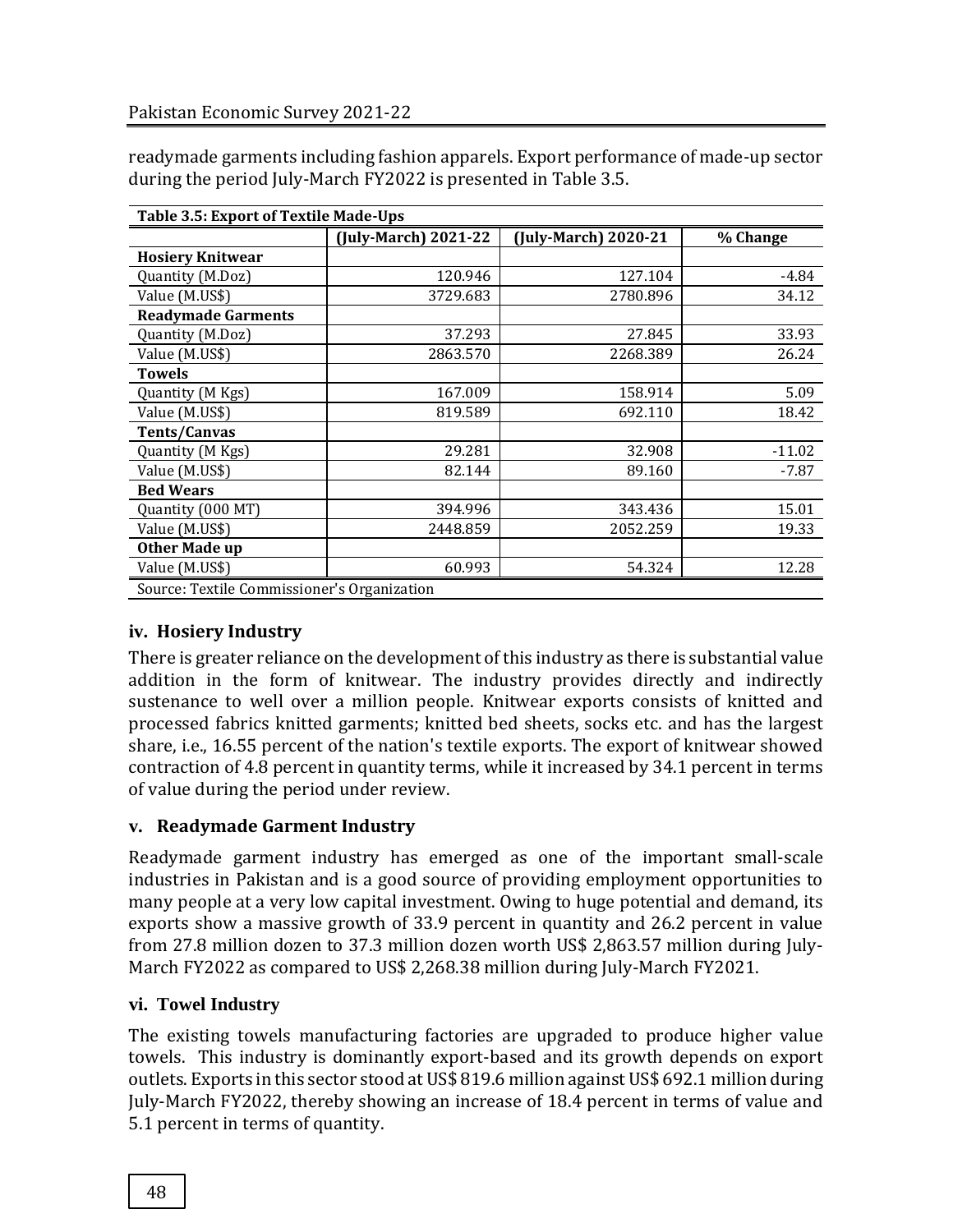## **vii. Canvas**

The performance of canvas remained subdued both in term of quantity and value which shows decline of 11.02 percent and 7.87 percent, respectively, and recorded at 29.3 million Kgs during the period under review as compared to 32.9 million Kgs during the same period last year.

## **viii. Synthetic Textile Fabrics**

Artificial silk such as Synthetic fibers Nylon, Polyester, Acrylic and Polyolefin dominate the market. There are currently five major producers of synthetic fibers in Pakistan, with a total capacity of 636,000 tons per annum. Synthetic textile fabrics worth US\$ 343.59 million were exported as compared to US\$ 269.20 million last year which is showing an increase of 27.6 percent. In Quantitative terms, the exports of synthetic textile decreased by 33.6 percent.

## **ix. Woolen Industry**

The main products manufactured by the Woolen Industry are carpets and rugs. The exports of carpets during the period July-March FY2022 are given in the Table 3.6.

| Table 3.6: Exports of Carpets and Rugs (Woolen) |                                                                      |       |       |  |  |  |  |
|-------------------------------------------------|----------------------------------------------------------------------|-------|-------|--|--|--|--|
|                                                 | (July-March)<br>(July-March)<br>$\%$<br>2021-22<br>2020-21<br>Change |       |       |  |  |  |  |
| Quantity<br>(Th.Sq.Mtr)                         | 1.799                                                                | 1.109 | 62.22 |  |  |  |  |
| Value<br>60.993<br>54.324<br>12.28<br>(M.US\$)  |                                                                      |       |       |  |  |  |  |
| Source: Textile Commissioner's Organization     |                                                                      |       |       |  |  |  |  |

## **x. Jute Industry**

The main products manufactured by the Jute Industries are Jute Sacks and Hessian cloth, which are used for packing and handling of Wheat, Rice and Food Grains. The installed and working capacity of jute industry is given in the Table 3.7.

| Table 3.7: Installed and working capacity of Jute |                                                          |       |         |  |  |  |
|---------------------------------------------------|----------------------------------------------------------|-------|---------|--|--|--|
|                                                   | (July-March) 2020-21<br>(July-March) 2021-22<br>% Change |       |         |  |  |  |
| Total No. of Units                                | 10                                                       | 10    |         |  |  |  |
| Spindles Installed                                | 25060                                                    | 25060 |         |  |  |  |
| Spindles Worked                                   | 16973                                                    | 21172 | $-19.8$ |  |  |  |
| Looms Installed                                   | 1102                                                     | 1134  | $-2.8$  |  |  |  |
| 885<br>Looms Worked<br>737<br>$-16.7$             |                                                          |       |         |  |  |  |
| Source: Textile Commissioner's Organization       |                                                          |       |         |  |  |  |

#### **3.4 Other Industries**

## **3.4.1 Automobile Industry**

Except sluggishness in some areas in case of Buses and two/three wheelers there has been robust growth in all-automobile sectors during July-March FY2022. The higher growth effectively manifest clearing up the pent-up demand of COVID-19 period, otherwise negativity or stagnation in growth was persisting for the last five years. During the year under consideration, there has been persistent supply chain interruptions due to Chip shortages, skyrocketing freight costs, unrelenting rupee weakening, galloping inflation and auto financing restriction on high-end vehicles to reduce the import bill. Further, the earlier reduced taxes at the time of budget 2021-22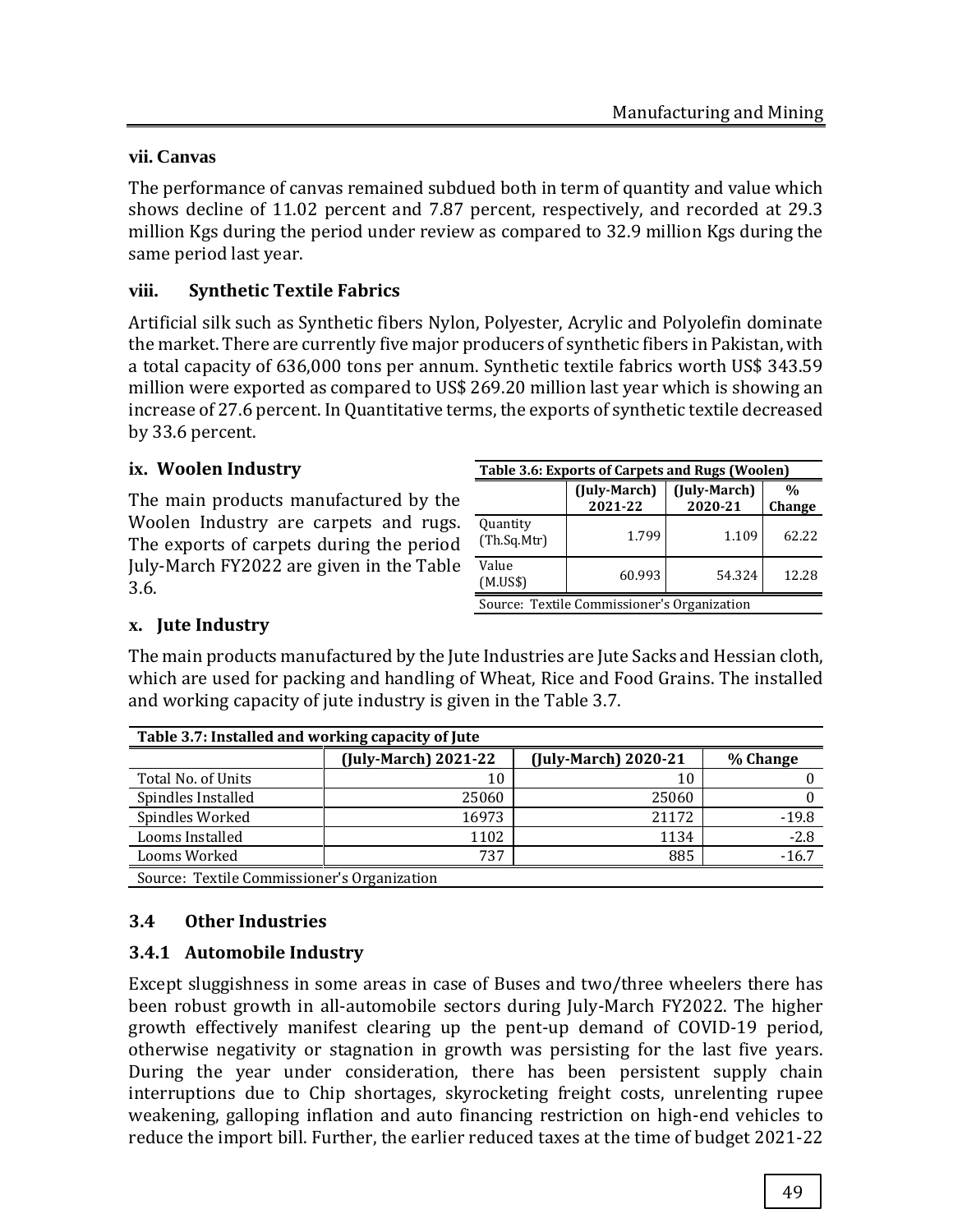were reversed in the subsequent mini-budget thus frustrating the possible impetus to growth.

New Auto Industry Development and Export Policy 2021-26 has been announced Besides Make in Pakistan notion, in the new policy, interalia, Meri Gari Scheme, New Product Policy and setting up of export targets have been introduced. All these measures are encouraging, and it is expected that these initiatives would soon see the light of day. However, in the forthcoming outlook the demand would weaken, as disposable incomes would decline with higher inflation, and higher exchange rates and increasing interest rates, amongst other factors.

The august performance has been observed in automobile sector during the period of July-March FY2022 (Table 3.8). It was the latent demand for motor vehicles that showed about 50 percent plus growth. Also, in the heavy commercial vehicles, there is substantial growth in trucks as the medium size trucks, around 5 ton, unexpectedly became popular due to affordability and expansion of e-commerce. Additionally, number of small trucks signed up at a reduced rate of 5 percent in response to Kamyab Jawan Scheme. More market expansion is expected owing to inbuilt confidence by the current investors as well as the new entrants in bringing locally produced hybrid vehicles. Therefore, all projections cast a positive outlook for the industry.

In case of passenger cars, the production and sales are up by 57 percent and 54 percent with 166,768 and 172,612 units, respectively. In this regard, higher growth has been observed in up to 800cc and up to 1000cc segments registering 77 percent and 65 percent growth, respectively. Growth in exceeding 1000cc segment was 35 percent. For similar reasons, the production and the sales of light commercial vehicles (LCV) and SUVs registered increase by 44 percent and 46 percent, respectively. In the SUV and SUV crossover segment two new products appear from Beijing Automotive Industry, BAIC BJ40L and BAIC X25 with modest numbers which are expected to grow in time.

Farm tractor sector has shown growth with production and the sales up by 13.5 percent and 12 percent respectively. This pleasant upward surge was due to overall growth in agriculture sector ensuing better crop prices and consequent more buying power of the farmers. However, these numbers are not even close to the highest numbers this industry had achieved in the past.

The two/three wheelers sector showed modest fall in production and the sales by 3.5 percent and 4.1 percent respectively. This fall is due intra-industry production losses by some units, while other units have shown their natural growth. Two/three wheelers offers most economical public transport alternate for the lower income group, however, at same time, it is extremely price sensitive. Massive exchange rate losses kicked off inflationary conditions resulting inevitable price increase. Still, this sector offers most preferred means of transport and best alternative in the absence of Public Transport in the cities and thus holds a dependable and continued potential for growth in the coming years.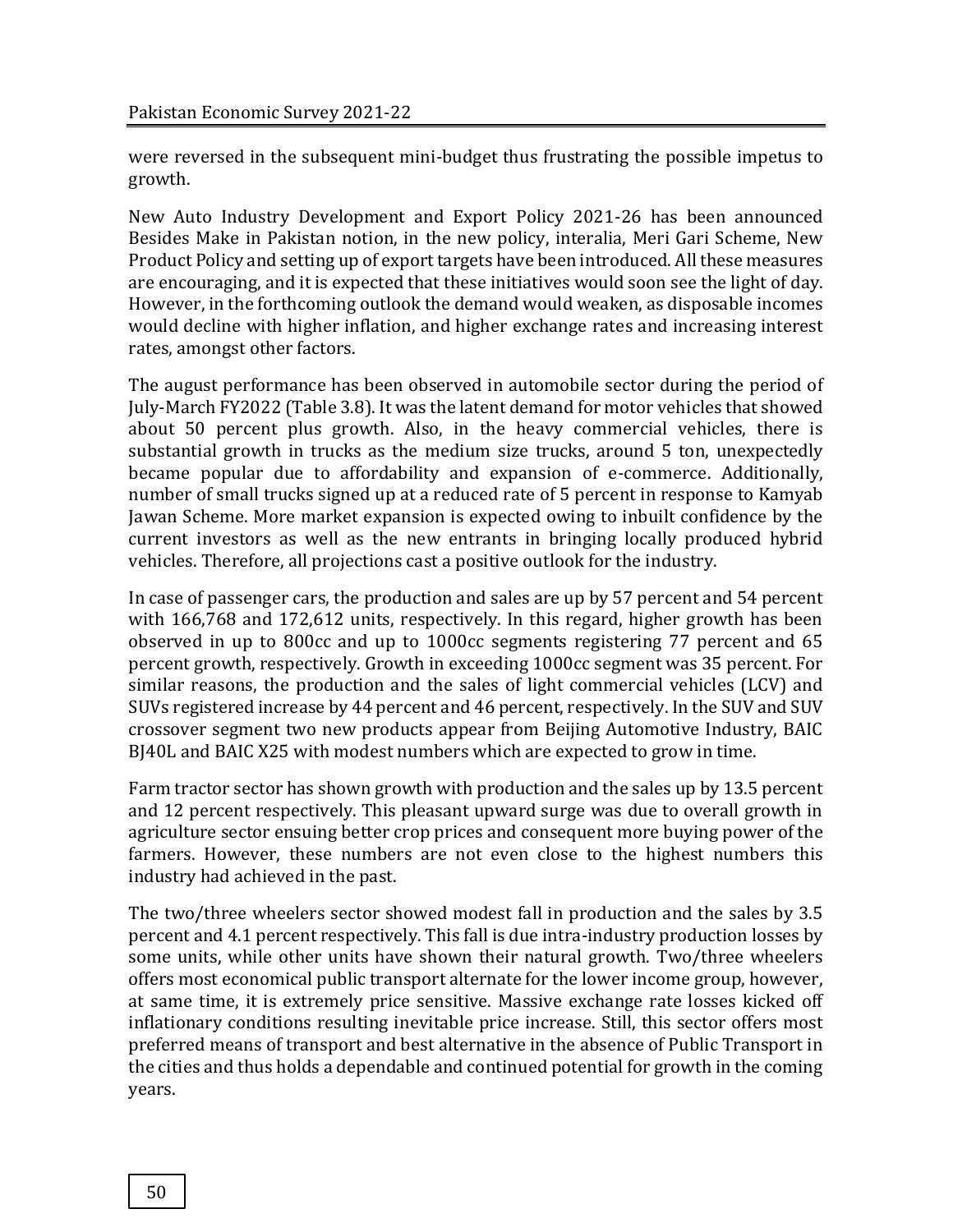| <b>Table 3.8: Production of Automobiles</b>                 |                  |                         |                         |          |  |
|-------------------------------------------------------------|------------------|-------------------------|-------------------------|----------|--|
|                                                             | <b>Installed</b> | <b>No. of Units</b>     |                         |          |  |
| Category                                                    | Capacity         | 2020-21<br>(July-March) | 2021-22<br>(July-March) | % Change |  |
| CAR                                                         | 341,000          | 106,439                 | 166,768                 | 56.7     |  |
| LCV/JEEPS/SUV/Pickup                                        | 52,000           | 22,512                  | 32,341                  | 43.7     |  |
| <b>BUS</b>                                                  | 5,000            | 445                     | 459                     | 3.1      |  |
| <b>TRUCK</b>                                                | 28,500           | 2,509                   | 4,445                   | 77.2     |  |
| <b>TRACTOR</b>                                              | 100,000          | 36,900                  | 41,872                  | 13.5     |  |
| 2/3 WHEELERS                                                | 2,500,000        | 1,439,535               | 1,388,669               | $-3.5$   |  |
| Source: Pakistan Automotive Manufacturer Association (PAMA) |                  |                         |                         |          |  |

The auto sector constitutes about 15 percent to LSM, hence represents significant industrial output of the country. According to PBS, automobile recorded 54.1 percent upsurge during July-March FY2022. Despite robust growth during 9 months of FY2022, the higher numbers, to a great extent, fall short of installed capacities. Also, these numbers are far too meager against production projections made in the successive auto policies. Long-term policies attracting new players did indeed expand the market with new makes and models but volumes did not go across critical level that warrant broadbased localisation and import substitution. Auto industry heavily invested during the last four decades to establish engineering base in the country and undertook innumerable transfer technology agreements. All this holds a bright future for so far best performing auto-sector amongst the large-scale manufacturing.

Given Government support and removal of irritants would soon going to bear fruits in the wake of industrial expansion as many new investors have joined with commercial production while the existing players have already made huge investments and a lot more is in waiting. These investments by the new and the existing players is testimony to confidence in our market, at home and abroad. Given the macroeconomic stability in the country and the extraneous factors not to go out of hand, particularly in terms of unwanted tariffs and untoward policies, the latent demand would burst out and expansion of industry volumes would sure to take place.

#### **Box-II: Tractor Industry a Success Story: Made in Pakistan**

The tractor industry is a success story of Pakistan's manufacturing sector. The industry has established itself on firm footing by achieving more than 90 percent localization in the production of tractors. The country is not only meeting the local demand for tractors effectively but producing exportable surplus as well. Given the fact that Pakistan was a net importer of tractors a few years ago and imported US\$ 195 million worth of tractors in 2017, it is a commendable feat that the country exported tractors to the tune of US\$ 47 million in FY2021. During Jul-Mar FY2022, Pakistan's exports of tractors have been US\$ 29.9 million.

Pakistan manufactures the world-renowned Massey Fergusson and New Holland Fiat Tractors under license from the parent companies. Due to high level of localization achieved, Pakistan's low-priced tractors are well- received in Afghanistan and African countries. Botswana, Nigeria and Kenya have emerged as the largest export destinations for tractors. Most of the tractors manufactured in Pakistan have engine power between 50-100 HP.

The burgeoning demand in the local market has spearheaded the production of tractors in Pakistan. During Jul-Apr FY2022, a total of 47,364 units of tractors were manufactured in Pakistan while in the same period last year 41,589 units were manufactured. A total of 50, 486 units were manufactured in the previous fiscal year. The tractor industry has also promoted the growth of allied industries. For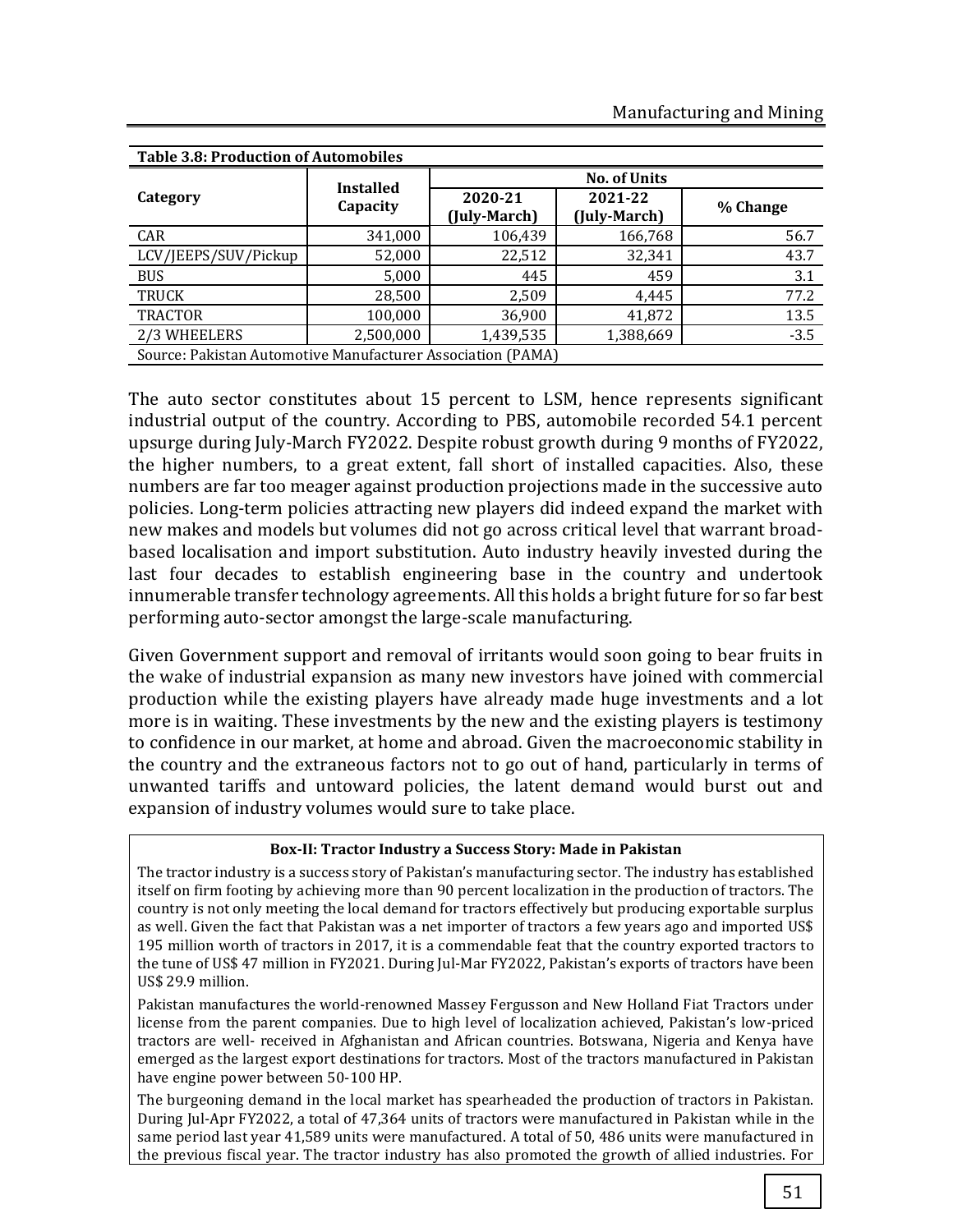example, the iron and steel sector are the major supplier of raw material to the tractor industry and its growth hinges on tractor production in Pakistan. Furthermore, tractor parts and raw material are also being exported worldwide as the allied industries are gradually finding their own feet.

The Agriculture Machinery sector, more specifically the tractor industry, is also promoting the development of SMEs in the engineering sector. Aside from a few big names, most of the manufacturers are small businesses that are successfully meeting the local demand. Some of these players have also established themselves in exports. They manufacture tools and implements that are attached with tractors such as front loaders etc. These implements are considered complementary parts of tractors and are essential for tillage and harvesting.

In the Engineering and Healthcare Show, organized by the MOC and TDAP in February 2022, Pakistan's tractors and agriculture machinery were in the limelight. The interest of foreign delegates could be gauged from the fact that two deals worth more than US\$ 200,000 were finalized on the spot. It is expected that Pakistan's tractor exports will grow in the near future.

Source: Trade Development Authority of Pakistan

## **3.4.2 Fertilizer Industry**

Fertilizer is an important and costly input responsible for 30 to 50 percent increase in the crop productivity. The overall objective is sustainability and growth in agricultural sector that should match the growing population for food security and the promotion of economic growth. There are nine urea manufacturing plants, one DAP, three NP, four SSP, two CAN, one SOP and two plants of blended NPKs having a total production capacity of 9,172 thousand tonnes per annum. Total fertilizer production during July-March FY2022 was 6,833 thousand tonnes which was 2.9 percent more as compared to the corresponding time of the last year. This increase in fertilizer production is attributed to supply of gas to Fauji Fertilizer Bin Qasim Limited (FFBL) Plant during winter season. Urea is main fertilizer having 70 percent share in total production. Installed production capacity of 6,307 thousand tonnes per annum is enough to meet local demand subject to the availability of uninterrupted gas and RLNG supply.

Nutrient offtake during July-March FY2022 remained 3,826 thousand tonnes which was 3.6 percent less than the corresponding period of the previous year. Nitrogen and phosphate offtake were 2,861 and 903 thousand tonnes, respectively, whereas Potash offtake was 63 thousand tonnes. Offtake of Nitrogen during current fiscal year increased slightly by 0.02 percent, while offtake of Phosphate decreased by 14.3 percent as compared to corresponding time frame of the last year.

Urea and DAP offtake remained 5,076 thousand tonnes and 1,534 thousand tonnes, respectively. Urea offtake increased by 6.5 percent while DAP offtake decreased by 18.6 percent as compared to the same period of the previous year.

## **3.4.3 Cement Industry**

Cement industry of Pakistan remained under pressure since the beginning of FY2022. This was largely attributed to a revival in construction activities in the second half of 2020 as COVID-19 lockdowns were eased. Since then, the demand for cement was said to be 'sluggish' due to inflation and high commodity prices. It also pinned its marked fall in exports on political and economic instability in Afghanistan.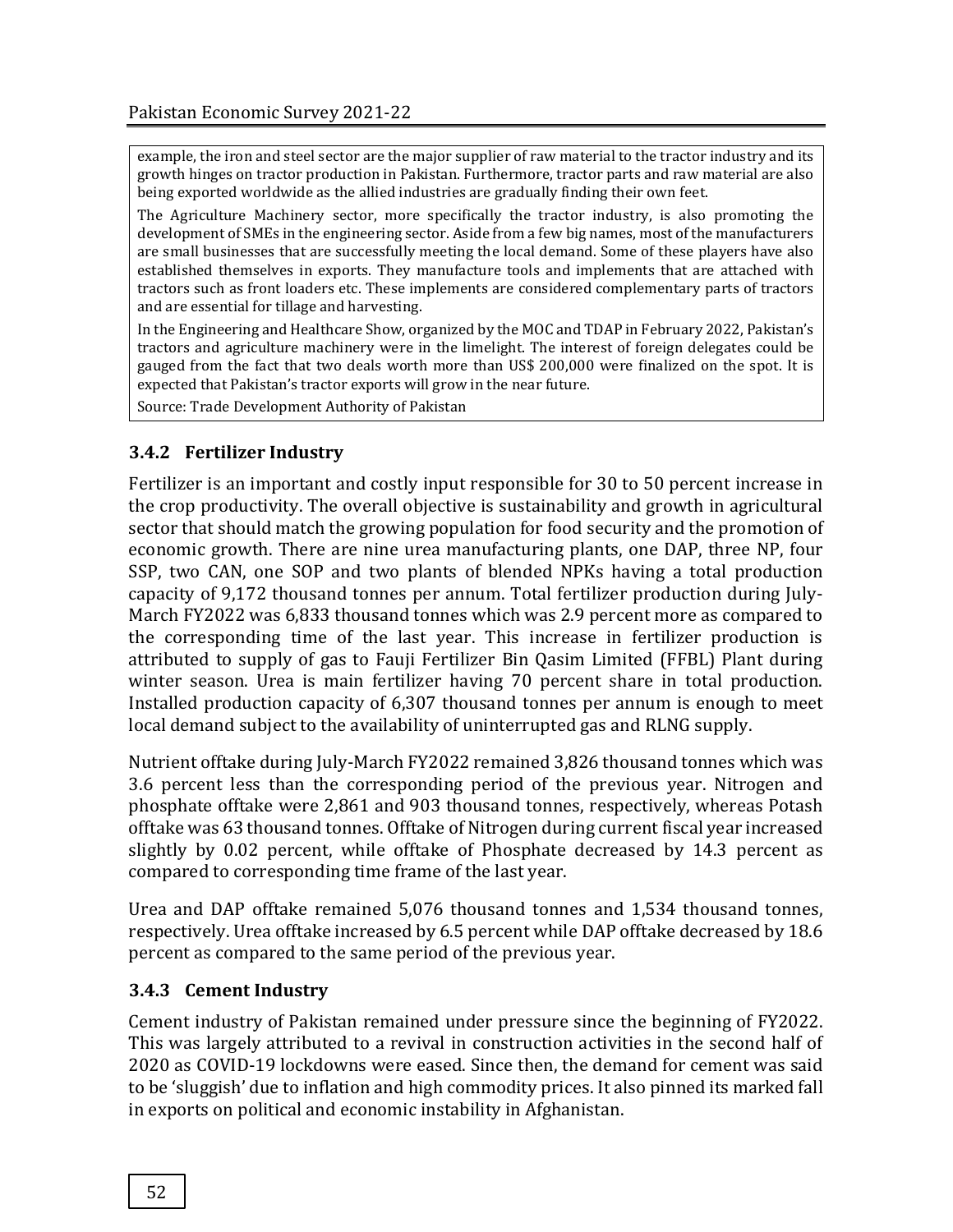Cement industry showed a decline of 6.3 percent in March FY2022 on Y-o-Y basis due to massive decline in exports. Total cement dispatches stood at 5.04 million tonnes (mt) as against 5.38 mt last year. Domestic consumption grew by 4.02 percent and reached 4.75 mt as compared to 4.56 mt in March FY2021. The largest hit was observed by exports which drastically decrease by 63.8 percent to 0.30 mt dispatches in March FY2022 as compared to 0.82 mt during same period last year. This was largely attributed to rising international freight rates, political and economic instability in Afghanistan and a trade ban with India.



# **Northern Region**

Domestic consumption in the north recorded at 3.85 mt in March FY2022 as compared to 3.81 mt dispatches in the same month last year thus showing a slight growth of 1.07 percent. Exports from north plummeted by 71.3 percent and stood at 0.08 mt during the period as compared to 0.28 mt same period last year.

# **Southern Region**

Domestic consumption in the south increased by 18.9 percent and reached to 0.90 mt in March FY2022 as compared to 0.75 mt in March FY2021. While exports from the region decreased by 59.8 percent, from 0.53 mt to 0.21 mt in March FY2022.

## **Cumulative Dispatches**

Total local dispatches during July-March FY2022 slightly decreased by 0.03 percent to 36.17 mt from 36.18 mt last year. While, total exports clocked in at 4.64 mt (-35.04 percent) against 7.15 mt during the same period last year. Local dispatches from the northern region decreased by 2.27 percent, while southern region dispatches surged by 12.3 percent. Exports from the north nosedived by 64.5 percent, while south witnessed fall of 24.3 percent growth during the period.

Cumulative dispatches (local & exports) posted a decline of 5.8 percent and reached 40.82 mt during July-March FY2022 against 43.32 mt in the corresponding period.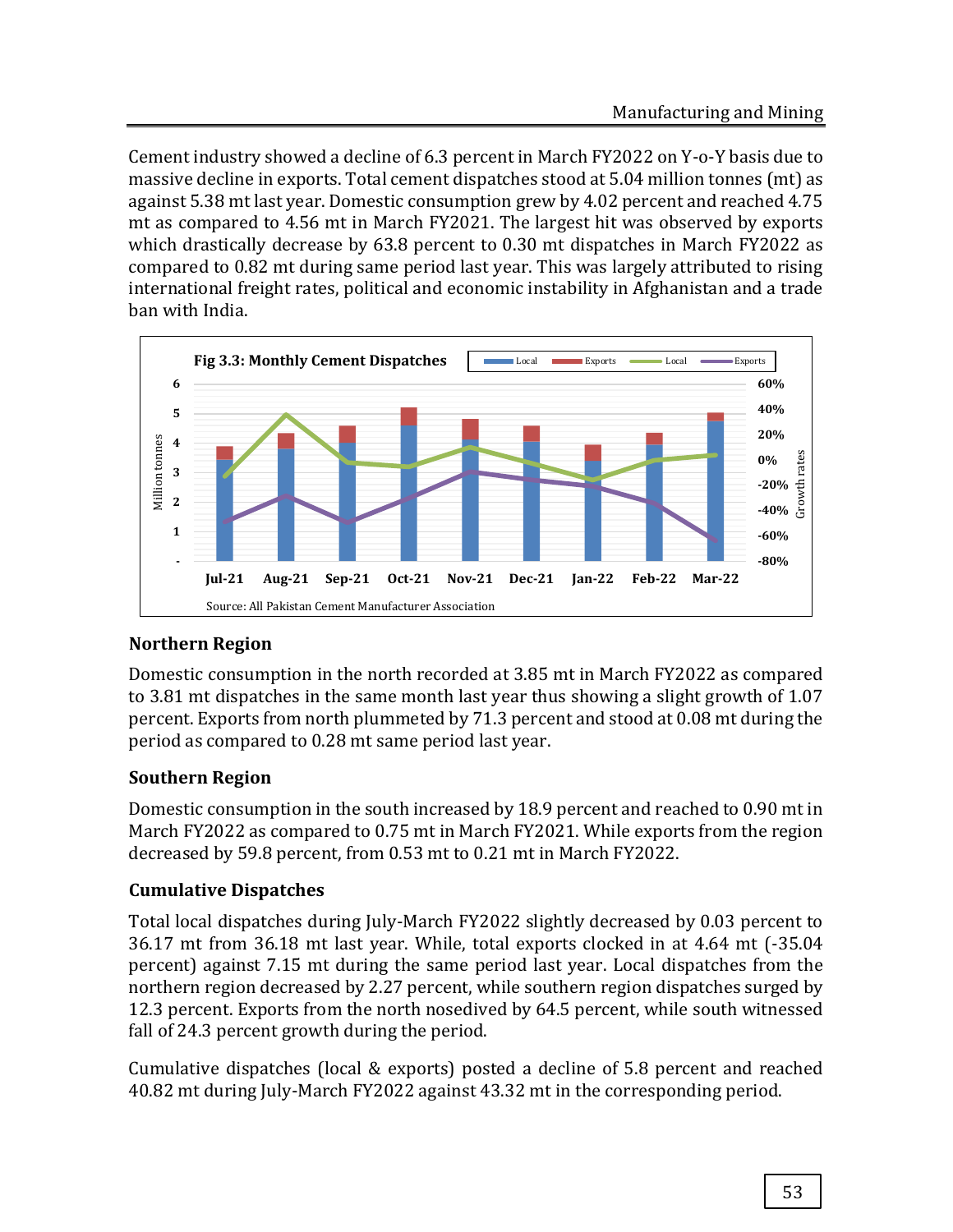| Table 3.9: Cement Production Capacity & Dispatches<br>(Million Tonnes) |                               |                                                               |                            |                |                                   |  |
|------------------------------------------------------------------------|-------------------------------|---------------------------------------------------------------|----------------------------|----------------|-----------------------------------|--|
| <b>Years</b>                                                           | <b>Production</b><br>Capacity | Capacity<br>Utilization (%)                                   | Local<br><b>Dispatches</b> | <b>Exports</b> | <b>Total</b><br><b>Dispatches</b> |  |
| 2006-07                                                                | 30.50                         | 79.23                                                         | 21.03                      | 3.23           | 24.26                             |  |
| 2007-08                                                                | 37.68                         | 80.14                                                         | 22.58                      | 7.72           | 30.30                             |  |
| 2008-09                                                                | 42.28                         | 74.05                                                         | 20.33                      | 10.98          | 31.31                             |  |
| 2009-10                                                                | 45.34                         | 75.46                                                         | 23.57                      | 10.65          | 34.22                             |  |
| 2010-11                                                                | 42.37                         | 74.17                                                         | 22.00                      | 9.43           | 31.43                             |  |
| 2011-12                                                                | 44.64                         | 72.83                                                         | 23.95                      | 8.57           | 32.52                             |  |
| 2012-13                                                                | 44.64                         | 74.89                                                         | 25.06                      | 8.37           | 33.43                             |  |
| 2013-14                                                                | 44.64                         | 76.79                                                         | 26.15                      | 8.14           | 34.28                             |  |
| 2014-15                                                                | 45.62                         | 77.60                                                         | 28.20                      | 7.20           | 35.40                             |  |
| 2015-16                                                                | 45.62                         | 85.21                                                         | 33.00                      | 5.87           | 38.87                             |  |
| 2016-17                                                                | 46.39                         | 86.90                                                         | 35.65                      | 4.66           | 40.32                             |  |
| 2017-18                                                                | 48.66                         | 94.31                                                         | 41.15                      | 4.75           | 45.89                             |  |
| 2018-19                                                                | 59.74                         | 78.48                                                         | 40.34                      | 6.54           | 46.88                             |  |
| 2019-20                                                                | 63.63                         | 75.14                                                         | 39.97                      | 7.85           | 47.81                             |  |
| 2020-21                                                                | 69.26                         | 82.93                                                         | 48.12                      | 9.31           | 57.43                             |  |
| <b>July-March</b>                                                      |                               |                                                               |                            |                |                                   |  |
| 2020-21                                                                | 69.26                         | 83.41                                                         | 36.18                      | 7.15           | 43.32                             |  |
| 2021-22                                                                | 51.94                         | 78.58                                                         | 36.17                      | 4.64           | 40.82                             |  |
|                                                                        |                               | Source: All Pakistan Cement Manufacturers Association (APCMA) |                            |                |                                   |  |

Pakistan Economic Survey 2021-22

**3.5 Small and Medium Enterprises**

Small and Medium Enterprises (SMEs) are indispensable to the progress of the nation as it contributes significantly to the economic and social development of the country in a myriad way: create employment opportunities, foster human resource development and stimulate value addition to the economy.

To support SMEs to play their due role in economic development, Small and Medium Enterprises Development Authority (SMEDA) has taken various initiatives. The organization has an all-encompassing mandate of fostering growth of the SME sector through its portfolio of services including business development services, infrastructure development through establishing common facility centers, industry support for productivity enhancement and energy efficiency, human capital development through its training programs, and SME related projects with national and international development partners. Key activities / achievements of SMEDA during July-March FY2022 are shown in Table 3.10.

| Table 3.10: SMEDA Over the Counter (OTC) Services |                                                                                 |                          |  |  |
|---------------------------------------------------|---------------------------------------------------------------------------------|--------------------------|--|--|
| Sr. No.                                           | <b>Initiatives</b>                                                              | <b>July-March FY2022</b> |  |  |
|                                                   | <b>SME Facilitation</b>                                                         | 4.314                    |  |  |
| 2.                                                | Pre-feasibility Studies Development (New & Updated)                             | 68                       |  |  |
| 3.                                                | <b>Investment Facilitation (RS million)</b>                                     | 579.5                    |  |  |
| 4.                                                | <b>Business Plans</b>                                                           | 15                       |  |  |
| 5.                                                | <b>Training Programs</b>                                                        | 203                      |  |  |
| - 6.                                              | Theme Specific Helpdesks                                                        | 74                       |  |  |
| 7.                                                | Cluster / District Profiles (New and Updated), Diagnostic / Value Chain Studies | 16                       |  |  |
| 8.                                                | <b>SMEDA Web Portal (Download Statistics)</b>                                   | 366,995                  |  |  |
| 9.                                                | SME Observer                                                                    | 1 Issue                  |  |  |
| 10.                                               | <b>SMEDA Newsletter</b>                                                         | 3 Issues                 |  |  |
| Source: SMEDA                                     |                                                                                 |                          |  |  |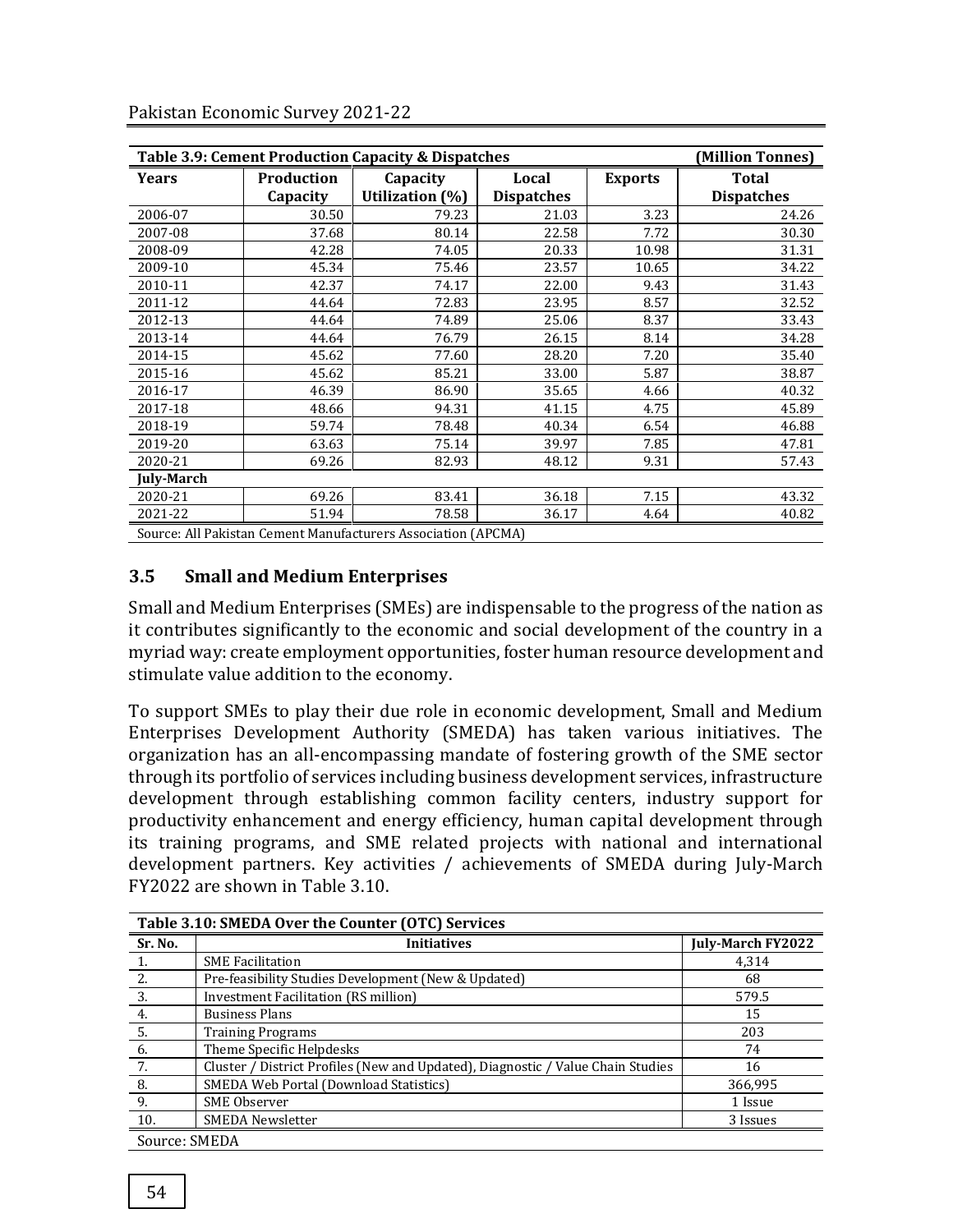## **National SME Policy 2021**

Rapidly changing economic environment requires policy and institutional focus that can make SME sector of Pakistan competitive in international markets and fulfill the multiple agenda of employment creation, new enterprise development, increased exports, and enhanced contribution to GDP. In this regard, approval and launch of National SME Policy 2021 (Box-III) is an important milestone to revitalize and rejuvenate SME sector to realize the target of inclusive economic growth.

#### **Box–III: National SME Policy 2021**

Government has launched the National SME Policy 2021 in January 2022, underlining the importance of supporting small businesses and startups with **key performance targets** to be achieved by 2025 includes:

- $\triangleright$  Increasing the economic contribution of SMEs via sustaining a growth rate of small scale manufacturing by 9 percent, services sector SMEs by 10 percent, average employment by 5 percent and exports by 10 percent per annum.
- $\triangleright$  Making SMEs more competitive & productive via increasing credit to Rs 800 billion and number of borrowers from 172,893 to 700,000
- $\triangleright$  Number of registered businesses to grow by 10 percent per year.

Policy envisions to introduce following initiatives under key thematic areas:

| <b>Enterprise Category</b> | Criteria                                                          |  |  |  |
|----------------------------|-------------------------------------------------------------------|--|--|--|
|                            | <b>Annual Sales Turnover</b>                                      |  |  |  |
| Small Enterprise (SE)      | Up to Rs 150 million                                              |  |  |  |
| Medium Enterprise (ME)     | Above Rs 150 million to Rs 800 million                            |  |  |  |
| Start-up                   | A small enterprise or medium enterprise up to 5 years old will be |  |  |  |
|                            | considered as Start-up SE or Start-up ME                          |  |  |  |

1. **SME Definition:** Adoption of single definition for SMEs across Pakistan:

The SME Definition enunciated in National SME Policy 2021 has been adopted by the State Bank of Pakistan through amendment in SME Prudential Regulations vide IH&SMEFD Circular No. 05 of 2022 dated March 29, 2022.

#### 2. **Regulatory & Tax Environment**

- i. **SME Regulatory Reforms:** A total of 167 reform proposals have been identified and within a short span of time, 112 reform proposals have been implemented. Furthermore, no NOC regime for SMEs & Start-ups, BMR through a Risk Based Assessment Model, Self Declaration, Time Bound Approvals regime, E-inspection Portal and Sample Based Audits shall be instituted to simply regulatory regime for SMEs.
- 3. **Simplified Taxation Regime**: SMEs falling under particular size thresholds have been provided an option to opt for a presumptive tax regime and or normal tax regime with reduce taxation rates, minimal audit and reduced interface with the government. Other incentives include, single point collection of taxes and levies, progressive reduction in Withholding Tax with corresponding increase in formalization and Sales/ Income Tax receipts, no audit under presumptive regime, minimal audits under normal tax regime and Single Sales Tax Portal launched by the FBR to file single monthly Sales Tax returns instead of multiple returns.
- 4. **SMEs Access to Finance:** SBP's SME Aasan Finance Scheme (SAAF) scheme has been launched that provides, loans up to Rs 10 million for 3-year tenure with 40-60 percent Credit Risk Guarantee to SMEs. Other measures included in SME policy are to design, financing incentives for SMEs with tax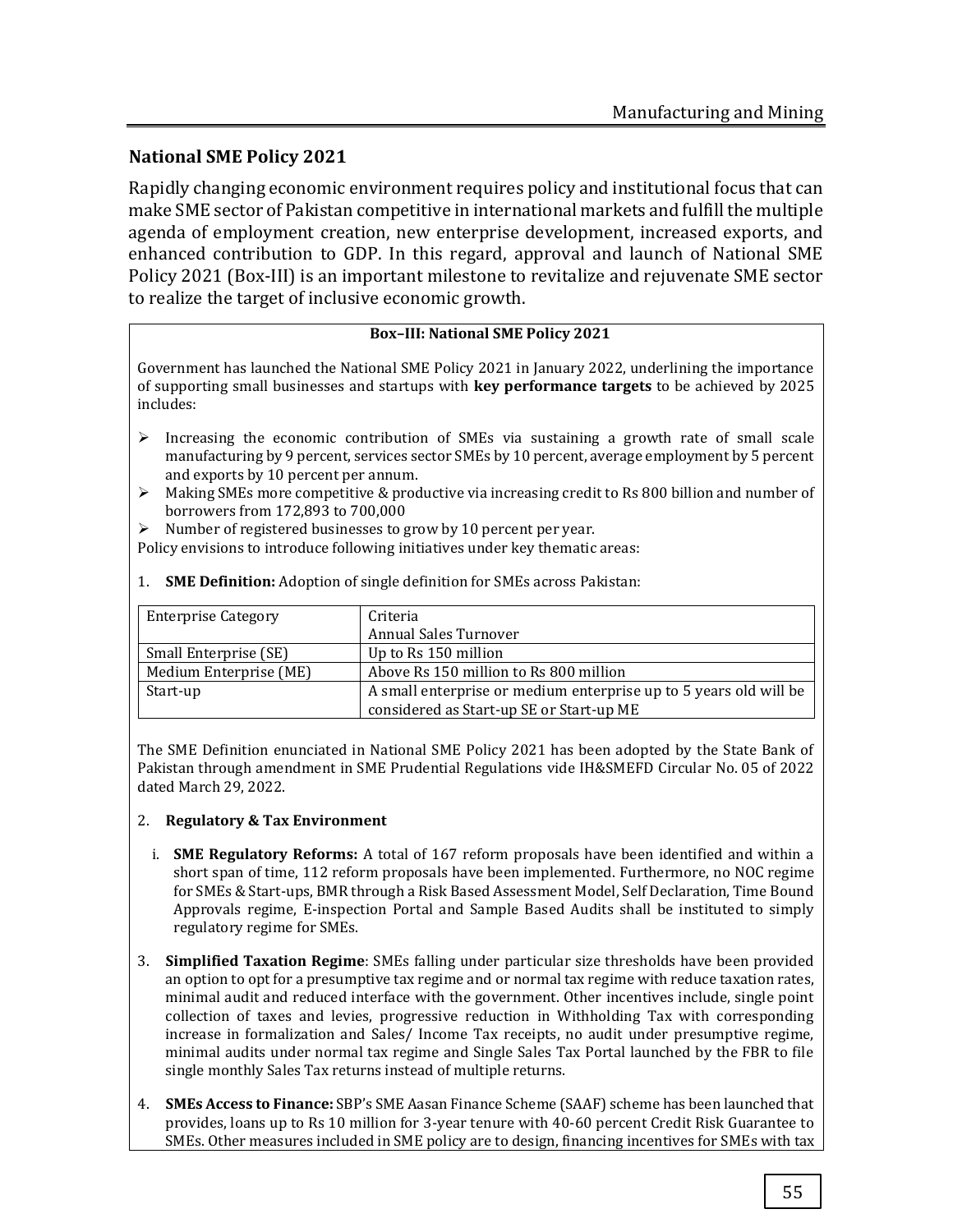history, undertake specialized lending for micro and small enterprises, operationalization of Venture Capital and Credit Guarantee Company and such initiatives for promoting financial inclusion in the country.

- 5. **Skills, Human Resource & Technology:** A special focus has been placed on human resource development such as establishing National Skills Fund, undertaking skills mapping, support technology acquisition and research & development for technology upgradation, and developing model of labour market data management.
- 6. **Infrastructure:** Allocation of land in existing industrial estates on a land lease-based model is one of the pillars of the National SME Policy. For the purpose, 4,200 acres of land has been identified for SMEs with access to 19,500 plots to set-up business. Similarly, it is envisaged that identified plug and play infrastructure facilities will be made available to SMEs.
- 7. **Entrepreneurship, Innovation & Incubation:** To spur entrepreneurial activities, Policy focuses on creation and strengthening of legal frameworks for venture capital, equity financing, crowdfunding and other such avenues, scale-up incubation and acceleration programs and initiate entrepreneurship boot camps.
- 8. **Business Development Services:** Linking SMEs with Business Development Service Providers (BDSPs) on cost share basis and undertaking focused development initiatives for high growth SME sub-sectors will catalyze sectoral and cluster-based support for SMEs.
- 9. **Women Entrepreneurship Development:** A simplified taxation regime with 25 percent tax reduction in tax liability for income from business of women entrepreneurs has already been announced. Enhancing women's access to finance shall be ensured through implementation of State Bank of Pakistan's Banking on Equality Policy.

#### 10. **Market Access:**

- i. Participation of SMEs shall be supported in trade fairs, exhibitions & trade delegations. Furthermore, capacity of SMEs will be enhanced to make them export ready and for adopting digitization to capitalize upon the opportunities of a growing E-commerce market. In this regard, E - Tijarat Platform has been launched on February 21st, 2022 to facilitate SMEs.
- ii. **Public Procurement:** Reservation in public procurement from SMEs, review of requirement of performance guarantees, bid bonds, securities and turnover restrictions, as well as Supplier/Contactors being bound to purchase a fixed percentage of business orders from SMEs are initiatives envisaged to be undertaken as part of implementation of the National SME Policy.

#### 11. **Institutional Framework**

- i. **National Coordination Committee (NCC) on SMEs Development:** NCC has been constituted to lead the agenda of SME development and ensure effective implementation of the National SME Policy 2021. The NCC is supported by **Provincial Working Groups** set up in each of the provinces.
- ii. **Institutional Strengthening of SMEDA**
	- a. **Institutional Reform of SMEDA:** SMEDA will be further strengthened to transform its organizational potential.
	- b. **SME Registration Portal (SMERP)- Single Point Access to all Incentives:** An SME Registration Portal has been developed, which is integrated with NADRA, FBR, SECP and over time, other data gathering agencies. SMEs may register at the SME Registration Portal and apply for SME Size Certificate.
	- c. **SME Development Fund:** An SME Development Fund to the tune of PKR 30 billion shall be established.
	- d. **Census of Economic Establishments / SME Census:** Pakistan Bureau of Statistics (PBS) shall conduct Census of Economic Establishments.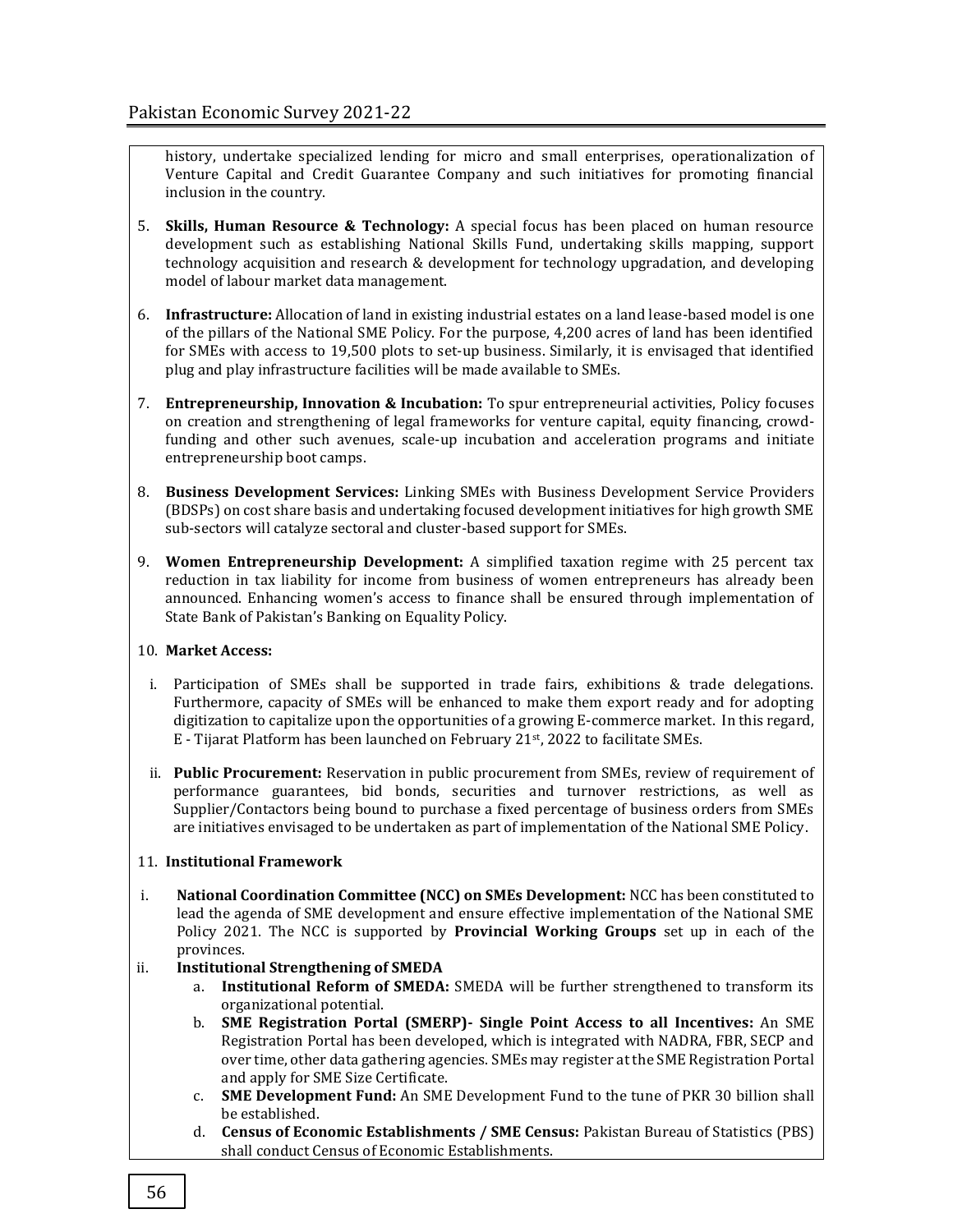- e. **Advocacy:** SMEDA shall continue to take a central role in SME advocacy and coordination of SME related efforts across the country.
- f. **Presence of SMEDA in Key Regulatory Arenas** as a voice of SMEs

Source: SMEDA

#### **National Business Development Program for SMEs (NBDP):**

NBDP has been developed, for providing SME start-up support & business improvement through practical, on-ground services to SMEs. The project provides support in establishing new enterprises and building the capacity of existing enterprises through provision of Business Development Services, such as; marketing, technology, incubation, research & development and organizational development services. The program envisages to facilitate 314,901 SMEs, over a period of five years. The total cost of project is Rs 1,954.978 million out of which an allocation of Rs 400 million has been made for FY2022.

In addition, Early-Stage Start-up (ESS) grant has been launched in October 2021 under which ESS grants up to Rs 500,000 will be provided to support SMEs & Start-ups. During July-March FY2022, 1600 applications were received and are under evaluation process. Furthermore, SMEDA's largest capacity building initiative comprising of 3,800 training programs during 5 years across Pakistan including Federal Capital, AJK & GB has also been launched under NBDP. Over 180 Theme & Sector-Specific training programs have been conducted with over 7,400 SME's participants. In addition, Demand-Based Training and On-Premises Training Programs for SMEs are also executed at their business locations. Certification Program for the capacity building of Individual Business Development Service Provider (IBDSPs) by offering subsidy to cover up to the 80 percent of the program cost per IBDSP has also been initiated during the period.

## **1000 Industrial Stitching Units, All Over Pakistan**

SMEDA is executing PSDP project sponsored by the Ministry of Commerce and Textile (Textile Division) to boost value addition in the field of textile garments by establishing industrial stitching units across the country. Financial assistance through Matching Grants is provided for establishing "Industrial Stitching Units (ISUs)". Under this project, 60 percent of grant in the form of machinery is funded by the project and 40 percent cost is borne by the owner/entrepreneur of the stitching unit. The total cost of project is Rs 350.54 million out of which Rs 100 million has been allocated for FY2022. The target for the current Fiscal Year is to establish 50 ISUs. Grants application cycle has already been launched. Out of the total target of establishing 50 ISUs, 20 ISUs have been successfully established till 31st March, 2022 and the remaining ISUs are under process for completion.

## **UNDP-Small Business Interventions to Support Development of Clusters through CFCs**

To develop clusters by establishing Common Facility Centers (CFCs), SMEDA and UNDP are jointly implementing Small Business Interventions Project. During the period, 4 and 3 CFCs were established at Khyber Pakhtunkhwa and Sindh respectively.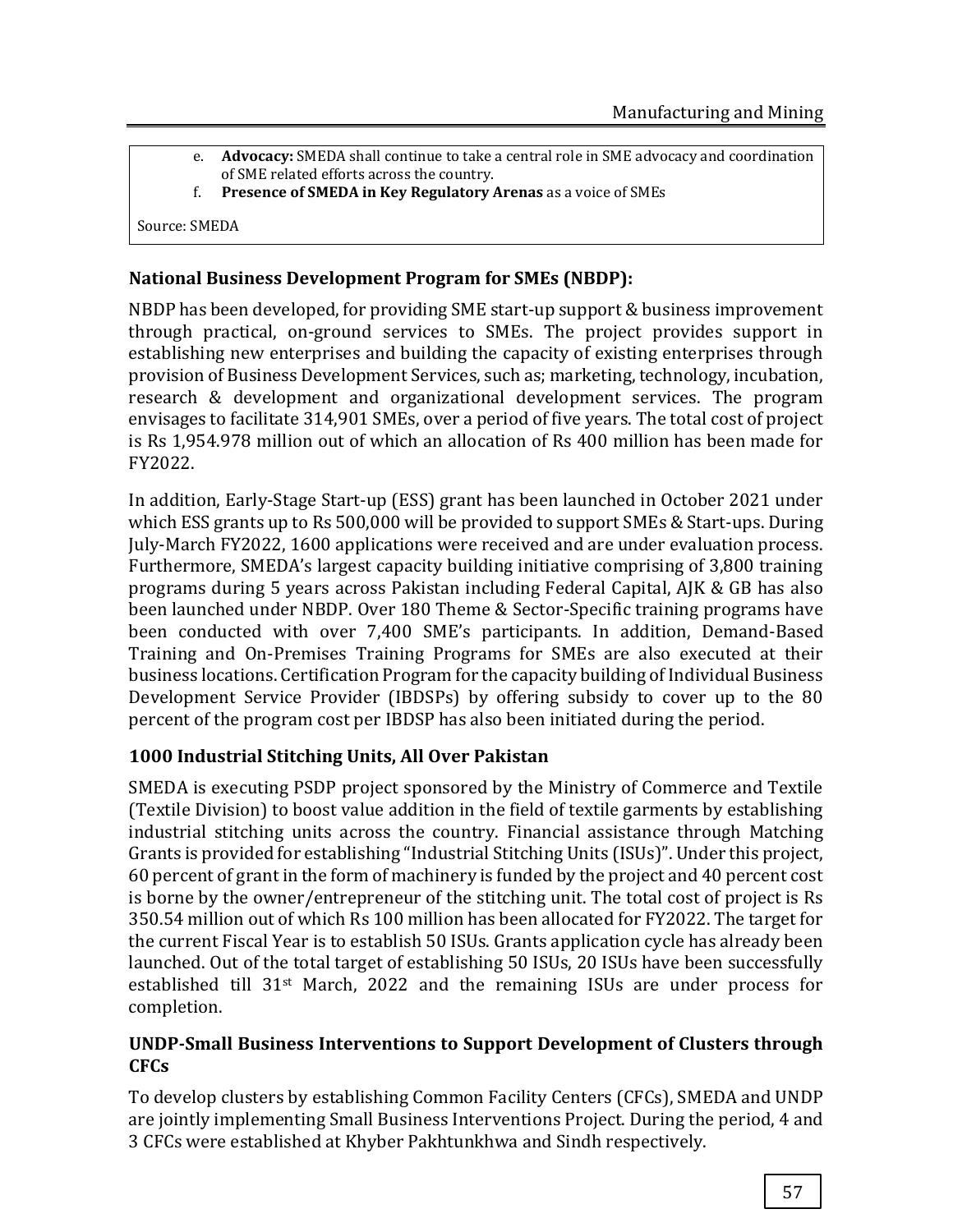# **3.6 Mining and Quarrying**

As per Pakistan Standard Industrial Classification (PSIC) 2010, the sector includes the extraction of minerals occurring naturally as solids (coal and ores), liquids (petroleum) or gases (natural gas). Apart from this, sector also includes services incidental to mining e.g., drilling services, derrick erection accompanied with other supplementary activities such as crushing, grinding, cleaning, drying, sorting, concentrating ores to prepare crude materials. The sector posted a negative growth of 4.5 percent during FY2022 against the positive growth of 1.2 percent last year.

# **3.6.1 Minerals**

Owing to its unique geological condition, Pakistan is blessed with huge deposits of several minerals such as coal, copper, gold, chromite, mineral salt, bauxite, and several others. Despite of all huge potential, sector is lagging due to lack of infrastructure, poor technology and limited financial support.

During July-March FY2022, production of major minerals such as Coal, Natural Gas, Chromite, Crude Oil and Barytes witnessed the growth of 8.34, 3.45, 25.7, 4.48 and 162.5 percent, respectively. Further details of the extraction of principal minerals are given in the table 3.11.

| <b>Table 3.11: Extraction of Principal Minerals</b> |                |         |         |         |                   |          |                  |  |
|-----------------------------------------------------|----------------|---------|---------|---------|-------------------|----------|------------------|--|
| <b>Minerals</b>                                     | <b>Unit of</b> |         | 2019-20 | 2020-21 | <b>July-March</b> |          | %Change          |  |
|                                                     | Quantity       | 2018-19 |         |         | 2020-21           | 2021-22* | <b>FY22/FY21</b> |  |
| Coal                                                | 000 M.T        | 5,407   | 8,428   | 9,230   | 6,798             | 7,365    | 8.34             |  |
| Natural Gas                                         | 000            | 40.68   | 37.29   | 36.22   | 27.25             | 28.2     | 3.45             |  |
|                                                     | M.CU.Mtr       |         |         |         |                   |          |                  |  |
| Crude Oil                                           | M.Barrels      | 32.50   | 28.09   | 27.56   | 20.77             | 21.70    | 4.48             |  |
| Chromite                                            | 000 M.T        | 138     | 121     | 134     | 101               | 127      | 25.74            |  |
| Magnesite                                           | 000 M.T        | 43      | 16      | 15      | 13                | 6        | $-52.30$         |  |
| Dolomite                                            | 000 M.T        | 472     | 302     | 388     | 335               | 325      | $-3.03$          |  |
| Gypsum                                              | 000 M.T        | 2,518   | 2,150   | 2527    | 955               | 1,232    | $-36.98$         |  |
| Lime Stone                                          | 000 M.T        | 75,596  | 65,810  | 76,632  | 59,366            | 39,581   | $-33.33$         |  |
| <b>Rock Salt</b>                                    | 000 M.T        | 3,799   | 3,369   | 3,366   | 2,686             | 2,037    | $-24.16$         |  |
| Sulphur                                             | 000 M.T        | 21      | 20      | 19      | 15                | 12       | $-16.80$         |  |
| <b>Barytes</b>                                      | 000 M.T        | 116     | 55      | 52      | 32                | 84       | 162.50           |  |
| Iron Ore                                            | 000 M.T        | 627     | 574     | 806     | 611               | 620      | 1.55             |  |
| Soap Stone                                          | 000 M.T        | 157     | 150     | 289     | 241               | 259      | 7.47             |  |
| Marble                                              | 000 M.T        | 7,736   | 5,797   | 7917    | 6,204             | 4,781    | -22.94           |  |
| <b>Ocher</b>                                        | 000 M.T        | 81      | 132     | 107     | 87                | 65       | $-25.46$         |  |
| $*$ . Dravicional                                   |                |         |         |         |                   |          |                  |  |

**Table 3.11: Extraction of Principal Minerals** 

: Provisional

Source: Pakistan Bureau of Statistics (PBS)

Each province has its own Mines and Minerals Department which is responsible for exploration, exploitation, and investment promotion of mineral endowments in provinces. Besides, the departments also contribute to the tax and non-tax revenue<sup>5</sup> of the government. Efforts are being made for scientific exploration and exploitation of the

 $\overline{\phantom{a}}$ 

<sup>&</sup>lt;sup>5</sup> Punjab has contributed a handsome amount of Rs 41.83 billion as non-tax revenue during last five years.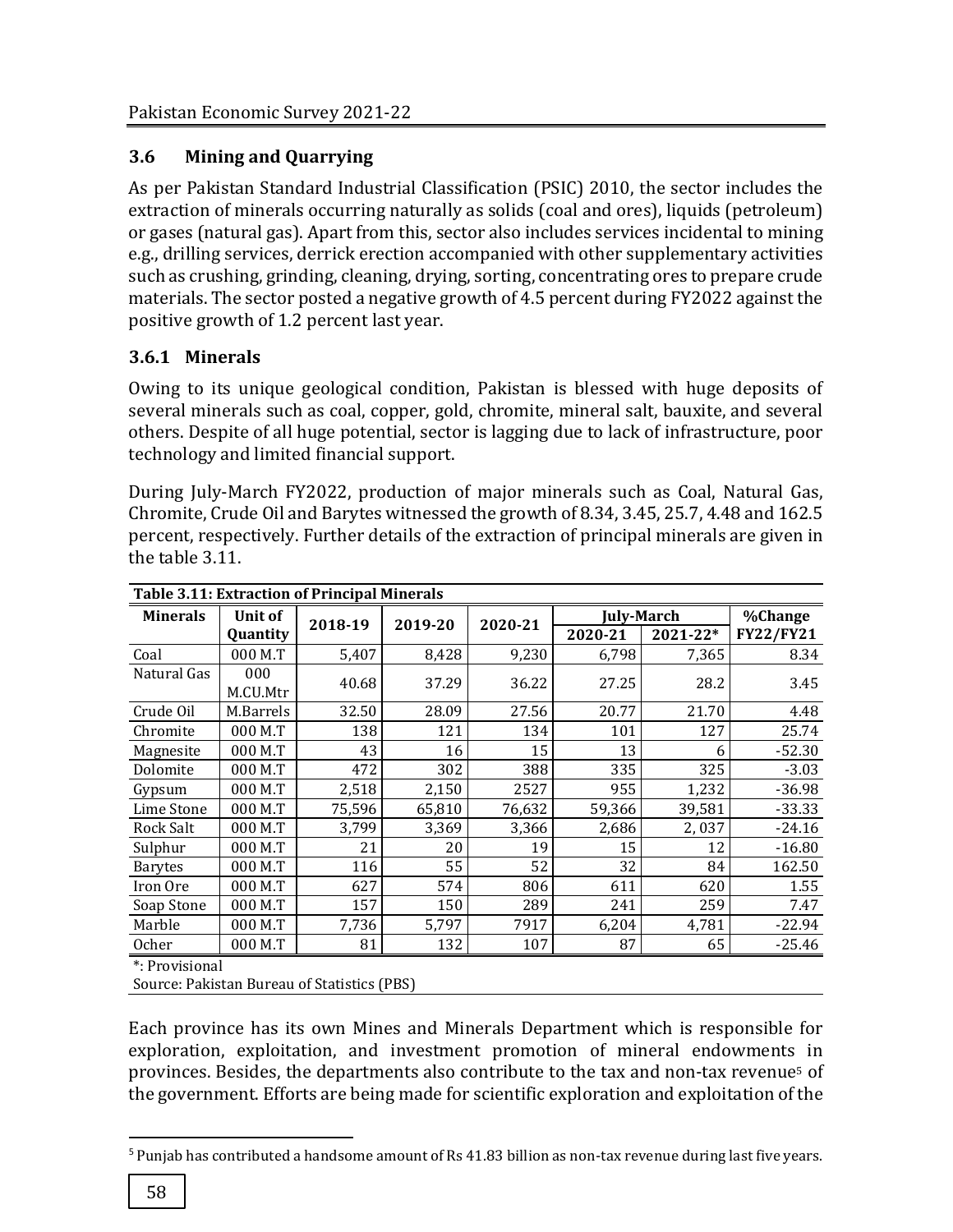mineral resources in all provinces. Government has given prompt attention towards the development of minerals. Following initiatives have been taken during the period of July-March FY2022.

## **Major Initiatives of Punjab:**

- Issuance of NOC(s) to 25cement companies for grant of exploration licenses of limestone for installation of cement plants.
- 13 exploration licenses of rock salt have been granted for installation of Saltbased Industrial Plants.
- Establishment of Citizen Contact Center in collaboration with Punjab IT Board.
- Amendment in Punjab Mining Concession Rules 2002 inprocess.
- Drafting of Punjab Mines & Minerals Regulation Act 2022
- Initiatives/Project under Women in Mining.

## **Major Initiatives of Khyber Pakhtunkhwa**

- Mining Cadastral System has been launched for online application process to enhance transparency in award of mineral titles, promote ease of doing business and facilitate investors in searching free mineral bearing areas.
- Under actions against idle leases, a total of 825 idle Mineral Titles has been identified against which legal proceedings have been started.
- Granite Zone Scheme in Dir Lower to be established and is in process of selecting/identifying a suitable site for granite zone.
- To undertake mapping across province, Geological mapping have been awarded to GSP.

## **Major Initiatives of Sindh**

- Environmental Mapping of Mining areas of Sindh for the conservation of Minerals & Natural Resources has been initiated to develop a base map using high resolution latest satellite imageries.
- Feasibility study of Granite Deposits in District Tharparkar Sindh has been completed to explore and evaluate the resources to facilitate investors.
- The department intends to discover new minerals in Sind. For the purpose, a profile study for Identified Minerals for Reserves Estimation in Province of Sindh to be conducted in entire province.

# **Major Initiatives of Balochistan**

 A project has been initiated in the name of *"Automation of Royalty Regime in Mining Sector"* to automate all the systems of the Department including License Management System, Rahdari/Challan Management System, Royalty Management System, Litigation and Inspection Module, etc. The online dash board will benefit investors and provide one window operation to thousands of investors and mine owners.